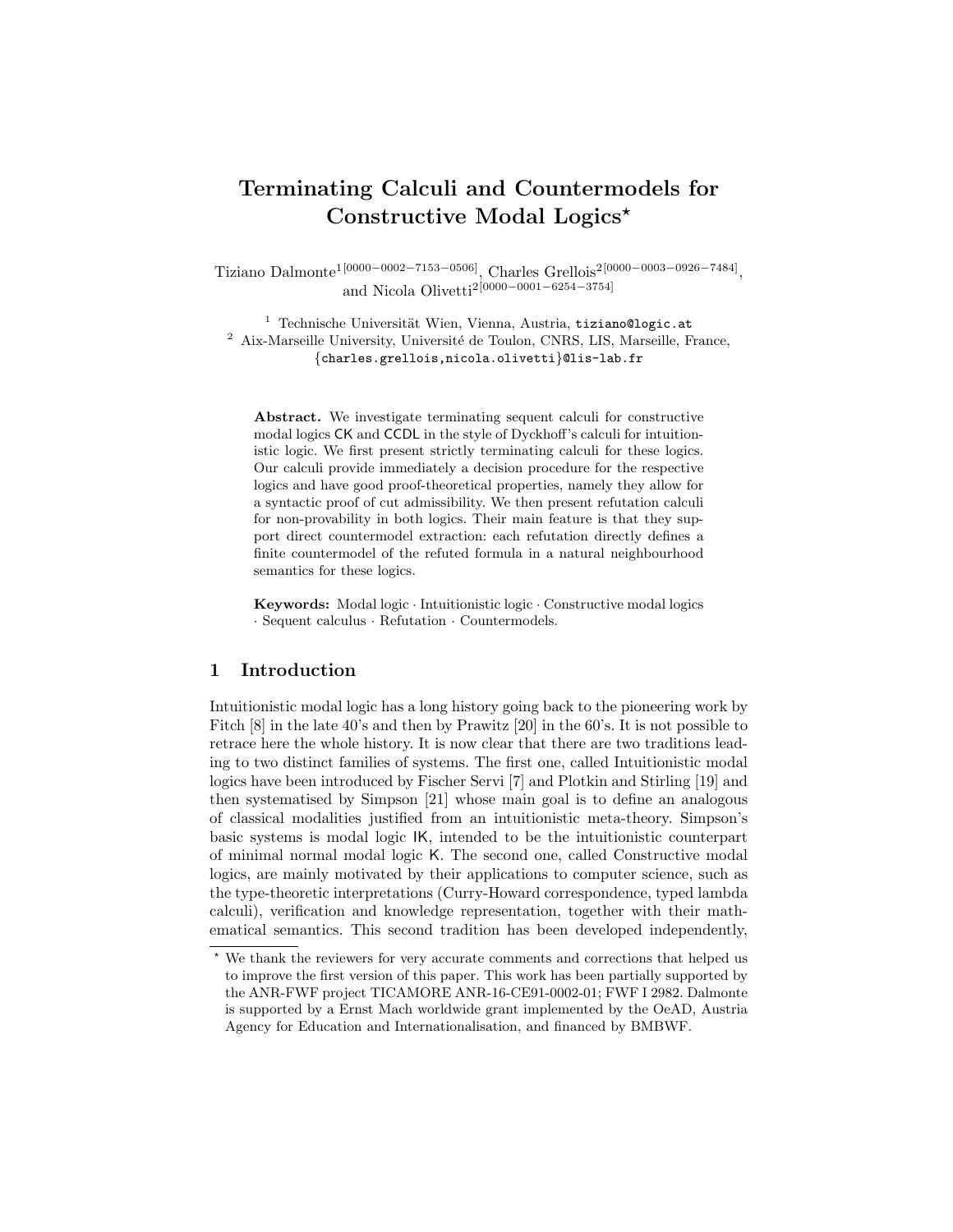first by Wijesekera [23] who proposed the system CCDL (Constructive Concurrent Dynamic logic), and then by Bellin, De Paiva, and Ritter [2], among the others who proposed the logic CK (Constructive K) as the basic system for a constructive account of modality (see also the survey [22] and the references therein). Wijesekera's propositional CCDL was originally motivated as a logic of partial observations of concurrent actions, whereas CK can be also interpreted as a logic of contextual reasoning [16]. From an axiomatic point of view all systems (including Simpson's  $|K\rangle$  share the same  $\Box$ -fragment, but they differ on the interpretation of diamond and interaction between the two modalities, in particular CCDL rejects diamond distribution over disjunction:

$$
\Diamond(A \lor B) \to \Diamond A \lor \Diamond B
$$

which is an axiom of  $IK$ , in addition CK further rejects its nullary version:

¬♦⊥

which is valid in CCDL.

The system CK has been extensively investigated from a proof-theoretical point of view: in addition to its Gentzen sequent calculus, a natural deduction system for it has been proposed [2], which leads to a type-theoretical interpretation of CK within an extended Lambda-calculus. Further proof systems for CK exist in the form of nested sequent calculus [1] and focused 2-sequent calculus [17], whereas a tableaux calculus for full CCDL is presented in [24].

From a semantical point of view, both CCDL and CK enjoy a Kripke semantics in terms of bi-relational Kripke models [23, 16], although in order to accommodate the failure of  $\neg \Diamond \bot$  Kripke models for CK must be equipped with "inconsistent" worlds which force  $\perp$ . The failure of distribution of  $\diamond$  over disjunction makes  $\Diamond$  a non-normal modality, so that it does not come as a surprise that the semantic tools for non-normal modal logics can be employed for analysing these logics. For CCDL Kojima [15] has proposed a semantics in terms of intuitionistic neighbourhood models (see also [11] for neighbourhood models of intuitionistic logics with only  $\square$ ). More recently an alternative semantics in terms of neighbourhood models has been provided in [3], in that semantics models are equipped with two neighbourhood functions for interpreting the two modalities, this semantics accounts uniformly both CCDL and CK without the need of "inconsistent" worlds. Moreover in both cases finite neighbourhood models can be transformed into relational models of the corresponding logics (but the obtained model may be much larger). This is the intended semantics for both CCDL and CK we consider in this work.

Despite the amount of research on proof systems, decision procedures based on proof systems have not been studied,<sup>3</sup> and there is no work on countermodel generation from failed derivations in sequent calculi neither for CK, nor for CCDL, which is the aim of this work. We are interested here in developing terminating

<sup>&</sup>lt;sup>3</sup> Decidability for these logics follows from the finite model property established in Mendler and de Paiva [16] and Dalmonte et al. [3].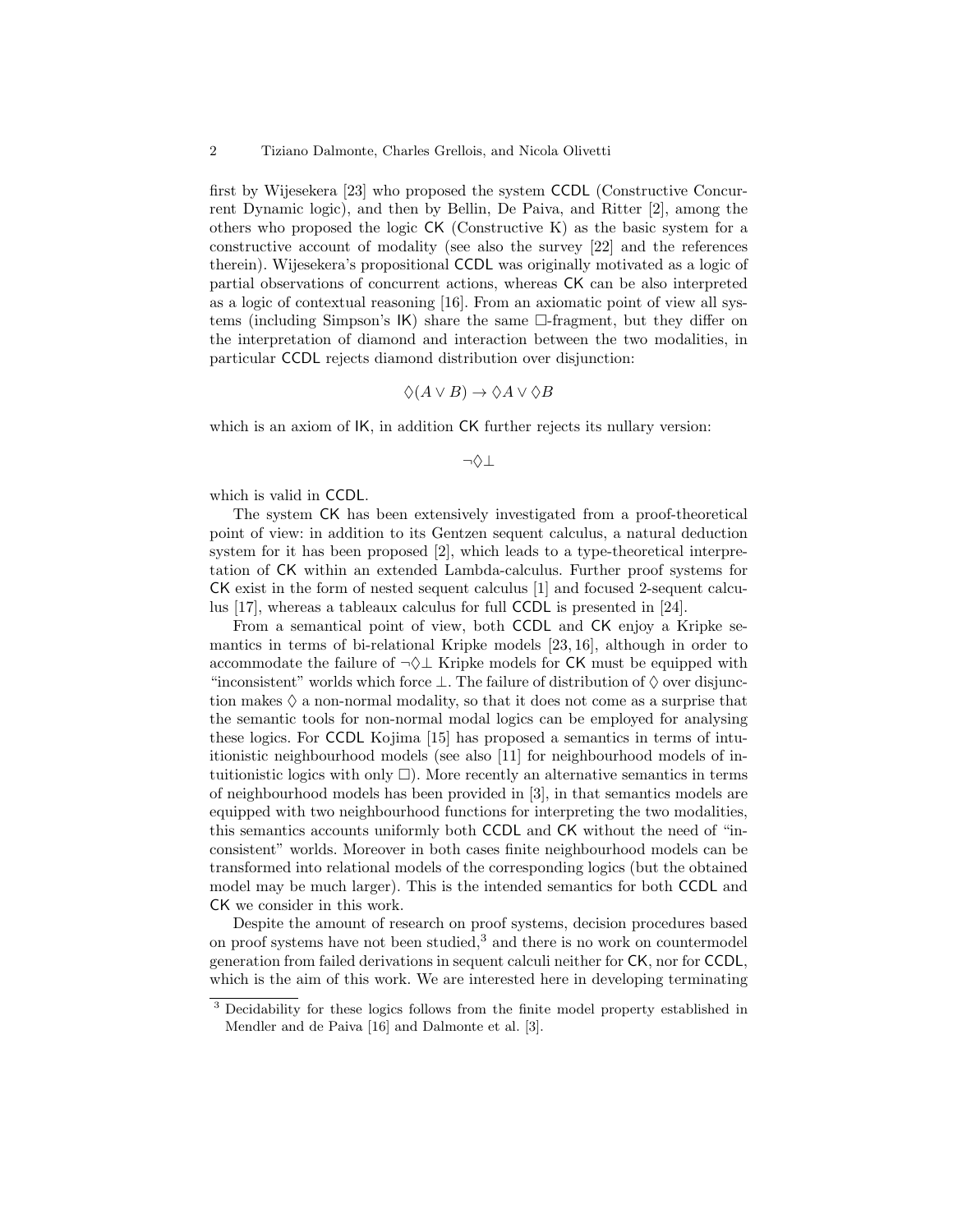proof systems that can be used also to extract countermodels from failed proof search. Our starting point is the calculus  $G4ip'$  proposed by Dyckhoff [4]: his calculus has the form of a multiple-succedent sequent calculus comprising special decomposition rules; its main feature is that it is terminating in itself, without any control on proof-search. This calculus has been extended by Iemhoff [13] to intuitionistic/constructive modal logic, but only for the  $\Box$ -fragment (on which all systems, namely Simpson's IK, CCDL and CK coincide). Extending Iemhoff's work, our first contribution is the proposition of terminating calculi for both CK and CCDL in their full language with both modalities. The two calculi provide then immediately a decision procedure for the respective logics. Moreover the calculi have good proof theoretical properties, first of all they allow a syntactic proof of cut-elimination.

Next we define a refutation calculus which allows for countermodel extraction. Our starting point is the refutation calculus CRIP for intuitionistic logic proposed by Pinto and Dyckhoff [18]: in this calculus a derivation, or better a refutation, directly provides a countermodel of the root-formula. In Pinto and Dyckhoff's view: Kripke countermodels are witnesses of refutations, as much as lambda terms are witnesses of proofs. We propose terminating refutation calculi for both CK and CCDL. From one refutation in these calculi it can be defined directly a countermodel of the checked formula/sequent, namely a countermodel in the neighbourhood semantics mentioned above. In contrast we are not aware of any calculus for any of these two logics which allows for countermodel extraction within the original relational semantics.

The fact that a refutation corresponds directly to a neighbourhood countermodel confirms the significance of the neighbourhood semantics for these logics, thereby extending Pinto and Dyckhoff's views: neighbourhood countermodels are the natural witnesses of refutations for constructive modal logics.

## 2 Constructive modal logics and their semantics

In this section we present the constructive modal logics CK and CCDL in the form of axiomatic systems as well as their neighbourhood semantics. CK and CCDL are defined in a propositional modal language  $\mathcal L$  based on a set  $Atm = \{p_1, p_2, p_3, ...\}$ of countably many propositional variables; the well-formed formulas of  $\mathcal L$  are generated by the following grammar, where  $p_i$  is any element of  $Atm$ :

$$
A ::= p_i | \perp | A \wedge A | A \vee A | A \supset A | \Box A | \Diamond A.
$$

In the following, we call 'atomic formulas' the propositional variables and  $\perp$ , we call 'atomic implication' every implication whose antecedent is an atomic formula, finally we call ' $\Box$ -formula', resp. ' $\diamond$ -formula', every formula whose outermost connective is  $\Box$ , resp.  $\Diamond$ . As usual we define  $\neg A$  as  $A \supset \bot$ .

**Definition 1.** The logic  $CK$  is defined by extending (any axiomatisation of) intuitionistic propositional logic, formulated in the modal language  $\mathcal{L}$ , with the following modal axioms and rules: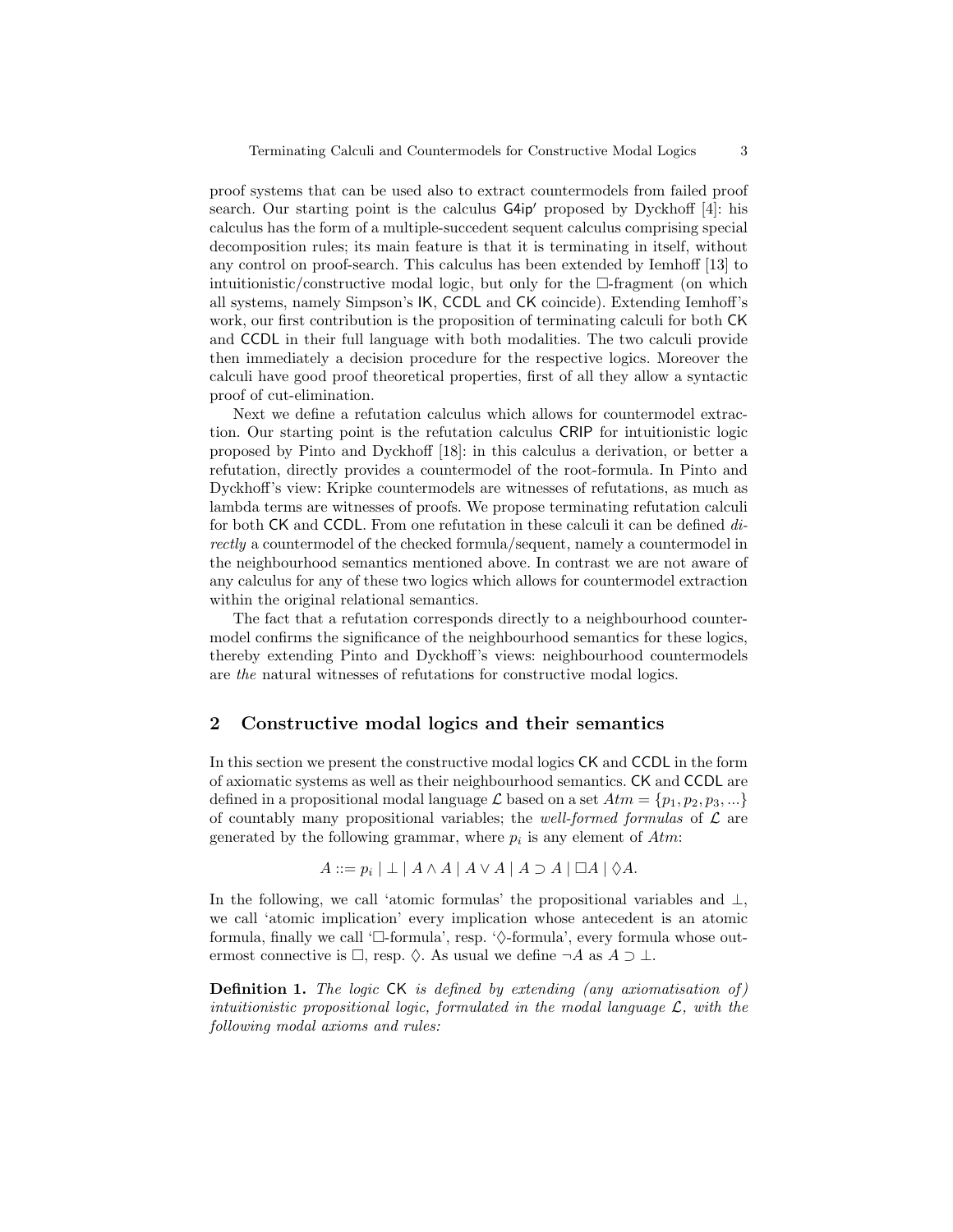$$
Nec \frac{A}{\Box A} \quad K_{\Box} \Box (A \supset B) \supset (\Box A \supset \Box B) \quad K_{\Diamond} \Box (A \supset B) \supset (\Diamond A \supset \Diamond B).
$$

The logic CCDL is defined by extending CK with the additional axiom

 $N$   $\sim$   $\neg \Diamond$  ⊥.

In the following we denote by  $C^*$  any of the two logics.  $CK$  and  $CCDL$  have both relational [23, 16] and neighbourhood semantics [15, 3]. Independently from its interest in itself, one of the advantages of the neighbourhood semantics is that, as we shall see, our refutation calculi directly build a neighbourhood countermodel of every refuted formula, whether the same does not seem to be the case with relational models. Here we consider a minor variation of the neighbourhood semantics of [3] (as explained below) which allows for a more immediate extraction of countermodels from the calculi.

**Definition 2.** A neighbourhood model for CK is a tuple  $\mathcal{M} = \langle \mathcal{W}, \preceq, \mathcal{N}_{\Box}, \mathcal{N}_{\Diamond}, \mathcal{V} \rangle$ where: W is a non-empty set;  $\preceq$  is a preorder over W; V is a valuation function  $Atm \rightarrow \mathcal{P}(\mathcal{W})$  satisfying the hereditary condition:

if 
$$
w \in V(p)
$$
 and  $w \preceq v$ , then  $v \in V(p)$ ;

and  $\mathcal{N}_{\Box}$  and  $\mathcal{N}_{\Diamond}$  are two neighbourhood functions  $\mathcal{W}\longrightarrow \mathcal{P}(\mathcal{P}(\mathcal{W}))$  satisfying the following conditions:

if  $w \preceq v$ , then  $\mathcal{N}_{\Box}(w) \subseteq \mathcal{N}_{\Box}(v)$  and  $\mathcal{N}_{\Diamond}(w) \subseteq \mathcal{N}_{\Diamond}(v)$  ( $\Box$ - and  $\Diamond$ -monotonicity) if  $\alpha \in \mathcal{N}_{\Box}(w)$  and  $\alpha \subseteq \beta$ , then  $\beta \in \mathcal{N}_{\Box}(w)$  ( $\Box$ -supplementation)  $if \alpha \in \mathcal{N}_{\Diamond}(w) \text{ and } \alpha \subseteq \beta, \text{ then } \beta \in \mathcal{N}_{\Diamond}(w) \qquad (\Diamond \text{-supplementation})$  $W \in \mathcal{N}_{\Box}(w)$  ( $\Box$ -containing the unit)  $if \alpha, \beta \in \mathcal{N}_{\square}(w), \ then \ \alpha \cap \beta \in \mathcal{N}_{\square}(w)$  ( $\square$ -intersection closure) if  $\alpha \in \mathcal{N}_{\Box}(w)$  and  $\beta \in \mathcal{N}_{\Diamond}(w)$ , then  $\alpha \cap \beta \in \mathcal{N}_{\Diamond}(w)$  ( $\Box \Diamond$ -intersection closure)

A neighbourhood model for CCDL is any neighbourhood model for CK where  $\mathcal{N}_{\Diamond}$ satisfies the following additional condition:

$$
\emptyset \notin \mathcal{N}_{\Diamond}(w) \quad (\Diamond\text{-}consistency).
$$

The forcing relation  $\mathcal{M}, w \Vdash A$  is defined as follows, where  $\llbracket B \rrbracket$  denotes the set  ${v \in \mathcal{W} \mid \mathcal{M}, v \Vdash B}$  of the worlds forcing B in M:

| $\mathcal{M}, w \Vdash p$           | $i$ ff         | $w \in V(p);$                                                                           |
|-------------------------------------|----------------|-----------------------------------------------------------------------------------------|
| $\mathcal{M}, w \not\Vdash \bot$ :  |                |                                                                                         |
| $\mathcal{M}, w \Vdash B \wedge C$  | $i \ddot{\pi}$ | $\mathcal{M}, w \Vdash A$ and $\mathcal{M}, w \Vdash B$ ;                               |
| $\mathcal{M}, w \Vdash B \vee C$    | iff            | $\mathcal{M}, w \Vdash A$ or $\mathcal{M}, w \Vdash B$ :                                |
| $\mathcal{M}, w \Vdash B \supset C$ | iff            | for every $v \succeq w$ , $\mathcal{M}, v \Vdash B$ implies $\mathcal{M}, v \Vdash C$ ; |
| $\mathcal{M}, w \Vdash \Box B$      | iff            | $  B   \in \mathcal{N}_{\square}(w);$                                                   |
| $\mathcal{M}, w \Vdash \Diamond B$  | iff            | $\llbracket B \rrbracket \in \mathcal{N}_{\Diamond}(w).$                                |
|                                     |                |                                                                                         |

In the following we simply write  $w \Vdash A$  when M is clear from the context. It is easy to prove that neighbourhood models for CK and CCDL satisfy the hereditary property (cf. [3]):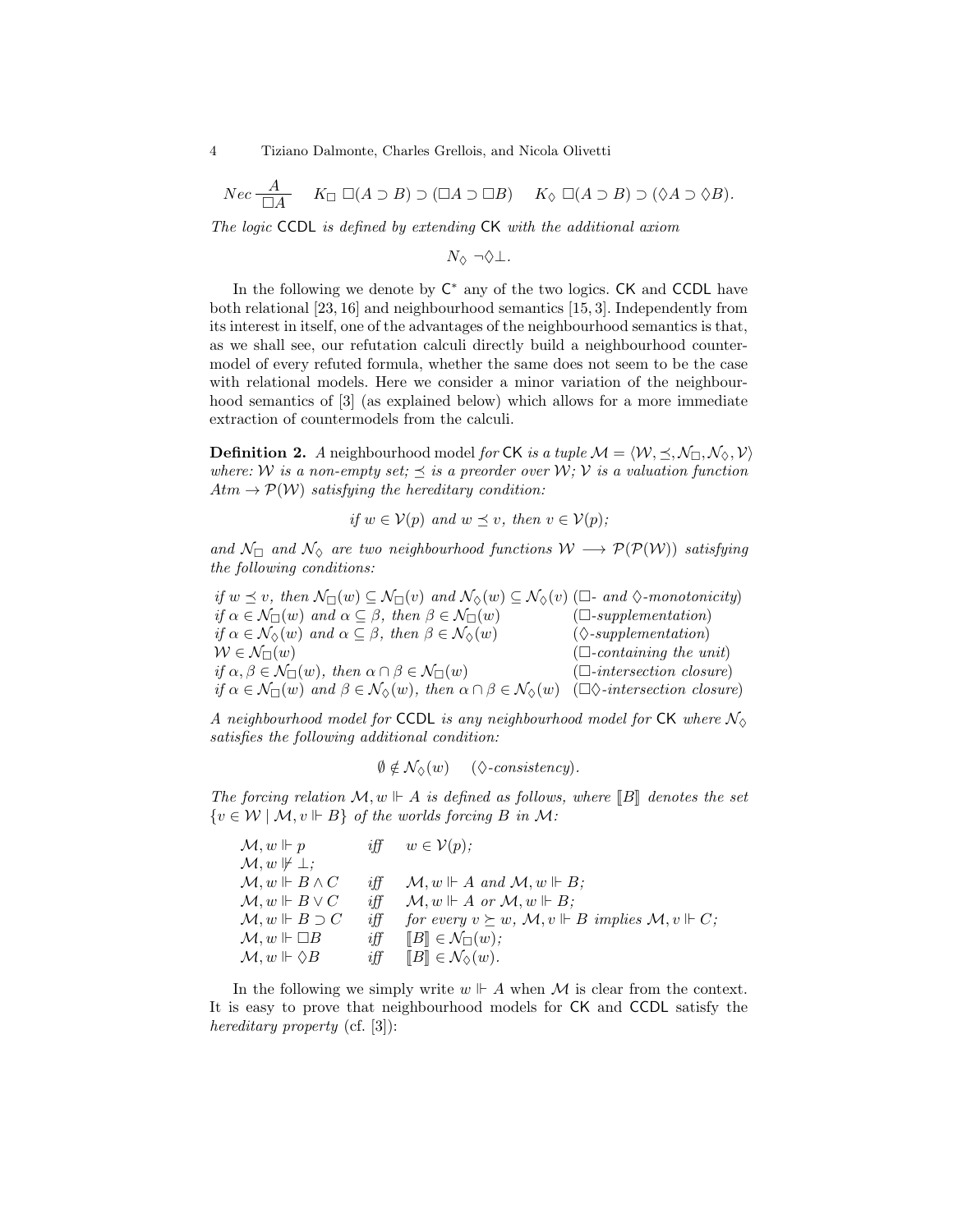| init $\boxed{\Gamma, p \Rightarrow p, \Delta}$                                                                    | $L \perp \frac{T}{L} \rightarrow \Delta$                                                                                                                                          | $R \wedge \frac{\Gamma \Rightarrow A, \Delta \qquad \Gamma \Rightarrow B, \Delta}{\Gamma \Rightarrow A \wedge B, \Delta}$ |
|-------------------------------------------------------------------------------------------------------------------|-----------------------------------------------------------------------------------------------------------------------------------------------------------------------------------|---------------------------------------------------------------------------------------------------------------------------|
| $\mathsf{L}\wedge \frac{\varGamma, A,B\Rightarrow\varDelta}{\varGamma, A\wedge B\Rightarrow\varDelta}$            | $R \vee \frac{\Gamma \Rightarrow A, B, \Delta}{\Gamma \Rightarrow A \vee B, \Delta}$                                                                                              | $\mathsf{LV}\xrightarrow{\Gamma,A\Rightarrow\varDelta}\xrightarrow{\Gamma,B\Rightarrow\varDelta}\mathsf{LV}$              |
|                                                                                                                   | $R \supset \frac{\Gamma, A \Rightarrow B}{\Gamma \Rightarrow A \supset B, \Delta}$ $L0 \supset \frac{\Gamma, p, B \Rightarrow \Delta}{\Gamma, p, p \supset B \Rightarrow \Delta}$ | LAD $\frac{\Gamma(C \supset (D \supset B) \Rightarrow \Delta}{\Gamma(C \wedge D) \supset B \Rightarrow \Delta}$           |
| LVD $\frac{\Gamma, C \supset B, D \supset B \Rightarrow \Delta}{\Gamma, (C \vee D) \supset B \Rightarrow \Delta}$ |                                                                                                                                                                                   | LDD $\frac{\Gamma, C, D \supset B \Rightarrow D}{\Gamma, (C \supset D) \supset B \Rightarrow \Delta}$                     |

Fig. 1. Rules of  $G4ip'$   $[4, 5]$ .

for all  $A \in \mathcal{L}$ , if  $w \Vdash A$  and  $w \preceq v$ , then  $v \Vdash A$ .

Moreover, the equivalence of this semantics with the one of [3] can be easily shown with model transformations. Given a model  $\mathcal{M} = \langle \mathcal{W}, \preceq, \mathcal{N}_{\square}, \mathcal{N}_{\Diamond}, \mathcal{V} \rangle$ either as in Def. 2 or of the kind of [3], an equivalent model of the other kind can be obtained by taking the same  $W, \leq, \mathcal{N}_{\Box}$  and  $V$ , and defining  $\mathcal{N}'_{\Diamond}(w) =$  $\{\alpha \subseteq W \mid W \setminus \alpha \notin \mathcal{N}_{\Diamond}(w)\}\$ for every  $w \in W$ . By relying on the completeness result of [3] we then have:

Theorem 1. The logics CK and CCDL are sound and complete with respect to the corresponding neighbourhood models.

# 3 Sequent calculi

In this section we present G4-style sequent calculi for the logics CK and CCDL. The calculi have the property that for every rule the complexity of the premiss(es) is strictly lower than the complexity of the conclusion (with respect to a suitable notion of complexity). From this it follows that bottom-up proof search always terminates. We show that the structural rules of weakening, contraction, and cut are admissible, and obtain thereby a proof of completeness of the calculi with respect to the axiomatic systems. As a consequence, bottom-up proof search in the calculi provides a decision procedure for the logics.

In the following, we denote by capital Greek letters  $\Gamma$ ,  $\Delta$ ,  $\Sigma$ ,  $\Pi$  possibly empty multisets of formulas of L. If  $\Gamma$  is the multiset  $A_1, ..., A_n$ , we respectively denote by  $\Box \Gamma$  and  $\Diamond \Gamma$  the multisets  $\Box A_1, ..., \Box A_n$  and  $\Diamond A_1, ..., \Diamond A_n$  (whence  $\Box \Gamma$  and  $\Diamond \Gamma$  only contain  $\Box$ -, resp.  $\Diamond$ -, formulas). We call sequent any pair  $\Gamma \Rightarrow \Delta$  of multisets of formulas. As usual, sequents are interpreted in the language  $\mathcal L$  as  $\bigwedge \Gamma \supset \bigvee \Delta$  if  $\Gamma$  is non-empty, and are interpreted as  $\bigvee \Delta$  if  $\Gamma$  is empty, where W ∅ is interpreted as ⊥. We consider the following notions of weight of formulas and multiset ordering of sequents.

Definition 3 (Weight of formulas and multiset ordering of sequents). For every formula A of L, its weight wg(A) is defined as follows:  $wg(\perp) = 0$ ;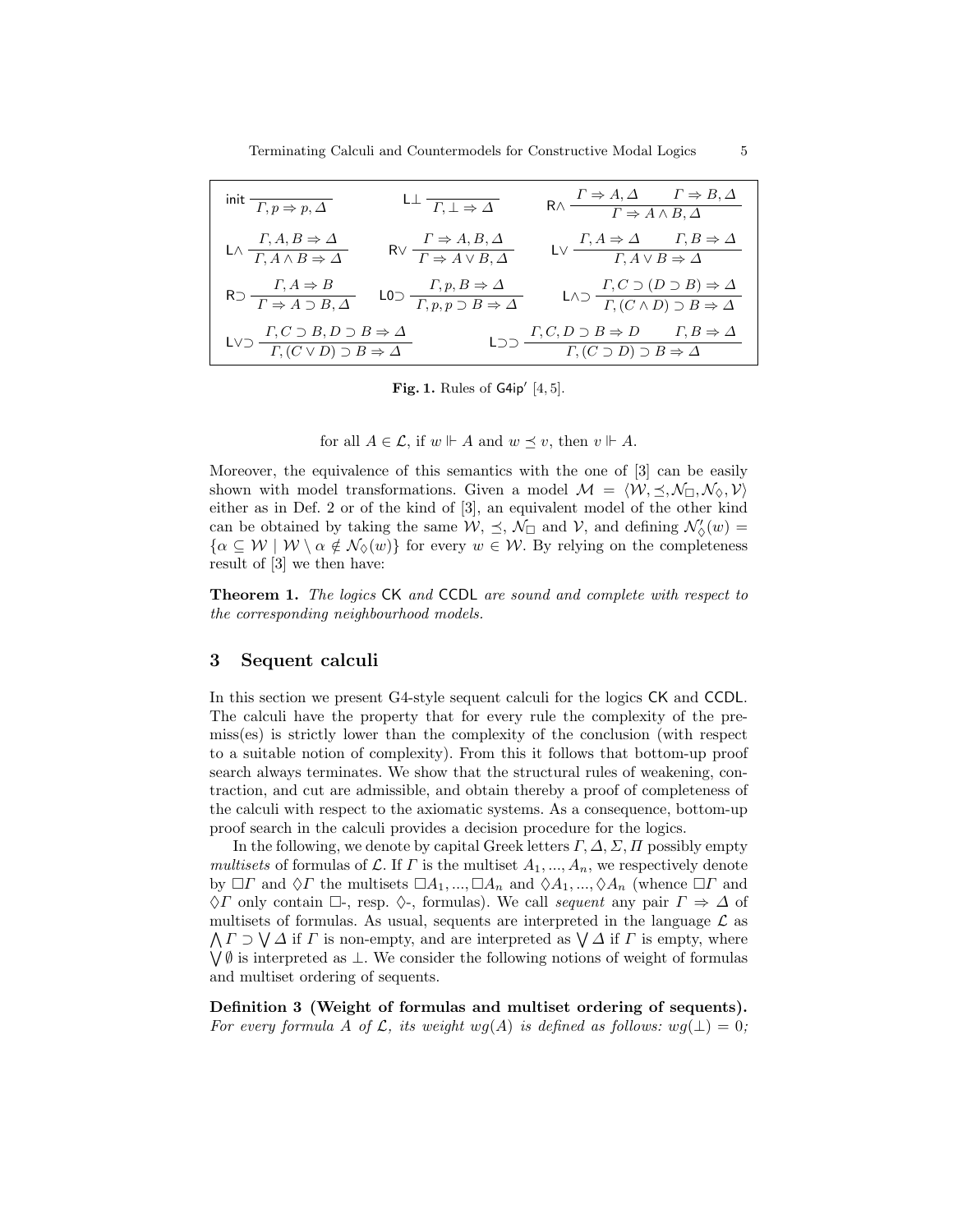| $\Sigma \Rightarrow B$<br>$\overline{\Gamma,\Box\Sigma \Rightarrow \Box B,\Delta}$                                                        | $\Sigma, B \Rightarrow C$<br>$\Gamma, \Box\Sigma, \Diamond B \Rightarrow \Diamond C, \Delta$ | $\Sigma, B \Rightarrow$<br>$N_{\odot}$<br>$\overline{\Gamma, \Box \Sigma, \Diamond B \Rightarrow \Delta}$                                                            |
|-------------------------------------------------------------------------------------------------------------------------------------------|----------------------------------------------------------------------------------------------|----------------------------------------------------------------------------------------------------------------------------------------------------------------------|
| $\Sigma \Rightarrow C$<br>$\Gamma,\Box\Sigma,B\Rightarrow\Delta$<br>$\overline{\Gamma, \Box \Sigma, \Box C \supset B \Rightarrow \Delta}$ | $\sum, D \Rightarrow C$                                                                      | $\frac{\wedge C \qquad \Gamma, \Box \varSigma, \Diamond D, B \Rightarrow \varDelta}{\Gamma, \Box \varSigma, \Diamond D, \Diamond C \supset B \Rightarrow \varDelta}$ |

Fig. 2. Modal rules of G4.CK and G4.CCDL.

| ınıt<br>$q, p \Rightarrow q$<br>L0D<br>$p \supset q, p \Rightarrow q$<br>K⊓<br>$\Box(p \supset q), \Box p \Rightarrow \Box$<br>$\Box(p \supset q) \Rightarrow \Box p \supset \Box q$<br>$R^-$<br>$\Rightarrow \Box(p \supset q) \supset (\Box p \supset \Box q)$ | ınıt<br>$q, p \Rightarrow q$<br>$L0 \supset$<br>$p \supset q, p \Rightarrow$<br>K.<br>$\Box(p \supset q), \Diamond p \Rightarrow$<br>$\Box(p \supset q) \Rightarrow \Diamond p \supset \Diamond q$<br>Rつ<br>$\Rightarrow \Box(p \supset q) \supset (\Diamond p \supset \Diamond q)$ |  |
|------------------------------------------------------------------------------------------------------------------------------------------------------------------------------------------------------------------------------------------------------------------|-------------------------------------------------------------------------------------------------------------------------------------------------------------------------------------------------------------------------------------------------------------------------------------|--|
|                                                                                                                                                                                                                                                                  |                                                                                                                                                                                                                                                                                     |  |

Fig. 3. Derivations of  $K_{\Box}$  and  $K_{\Diamond}$  in G4.C<sup>\*</sup> and of  $N_{\Diamond}$  in G4.CK.

 $wg(p_i) = 1$  for every  $p_i \in Atm$ ;  $wg(A \supset B) = wg(A) + wg(B) + 1$ ;  $wg(A \wedge B) =$  $wg(A)+wg(B)+2;$   $wg(A\vee B)=wg(A)+wg(B)+3;$  and  $wg(\Box A)=wg(\Diamond A)=$  $wg(A) + 1$ . Then we define  $\Gamma \ll \Sigma$  iff  $\Gamma$  is the result of replacing one or more formulas in  $\Sigma$  by zero or more formulas of lower weight; and  $\Gamma \Rightarrow \Delta \ll \Sigma \Rightarrow \Pi$ iff  $\Gamma, \Delta \ll \Sigma, \Pi$ .

In Fig. 1 it is displayed Dyckhoff's multi-succedent sequent calculus  $G4ip'$ for intuitionistic logic [4], with the rule L⊃⊃ formulated as in [5]. The main peculiarity of Dyckhoff's calculus is that it terminates without need of loopchecking. This is obtained by considering four left implication rules rather than a single one, namely one rule for every possible outermost connective in the antecedent of the principal implication. As a consequence, the resulting calculus has the property that the premisses of every rule have a smaller complexity than the conclusion with respect to the multiset ordering of Def. 3.

By extending Dyckhoff's calculus with suitable rules for the modalities we now define the calculi G4.CK and G4.CCDL for constructive modal logics.

Definition 4. The calculi G4.CK and G4.CCDL are defined by extending the  $calculus$  G4ip' in Fig. 1 with the following sets of rules from Fig. 2:

> $G4.CK := G4ip' \cup \{K_{\Box}, K_{\Diamond}, L\Box \supset, L\Diamond \supset\}.$ G4.CCDL := G4.CK  $\cup \{N_{\odot}\}.$

The rules  $K_{\Box}$ ,  $K_{\Diamond}$ , and  $N_{\Diamond}$  are the multi-conclusion formulation of the standard modal rules of sequent calculi for CK and CCDL (see e.g. [23]). In the spirit of G4ip', the calculi G4.CK and G4.CCDL also contain two additional left implication rules, namely L $\Box$  and L $\Diamond$ , which take care of the  $\Box$ - or  $\Diamond$ -formulas occurring in the antecedent of an implication. The rule L⊃ comes from [13] where a G4-stlyle calculus for the intuitionistic monomodal  $\Box$ -version of logic K is presented. Since this logic coincides with the  $\Diamond$ -free fragment of CK and CCDL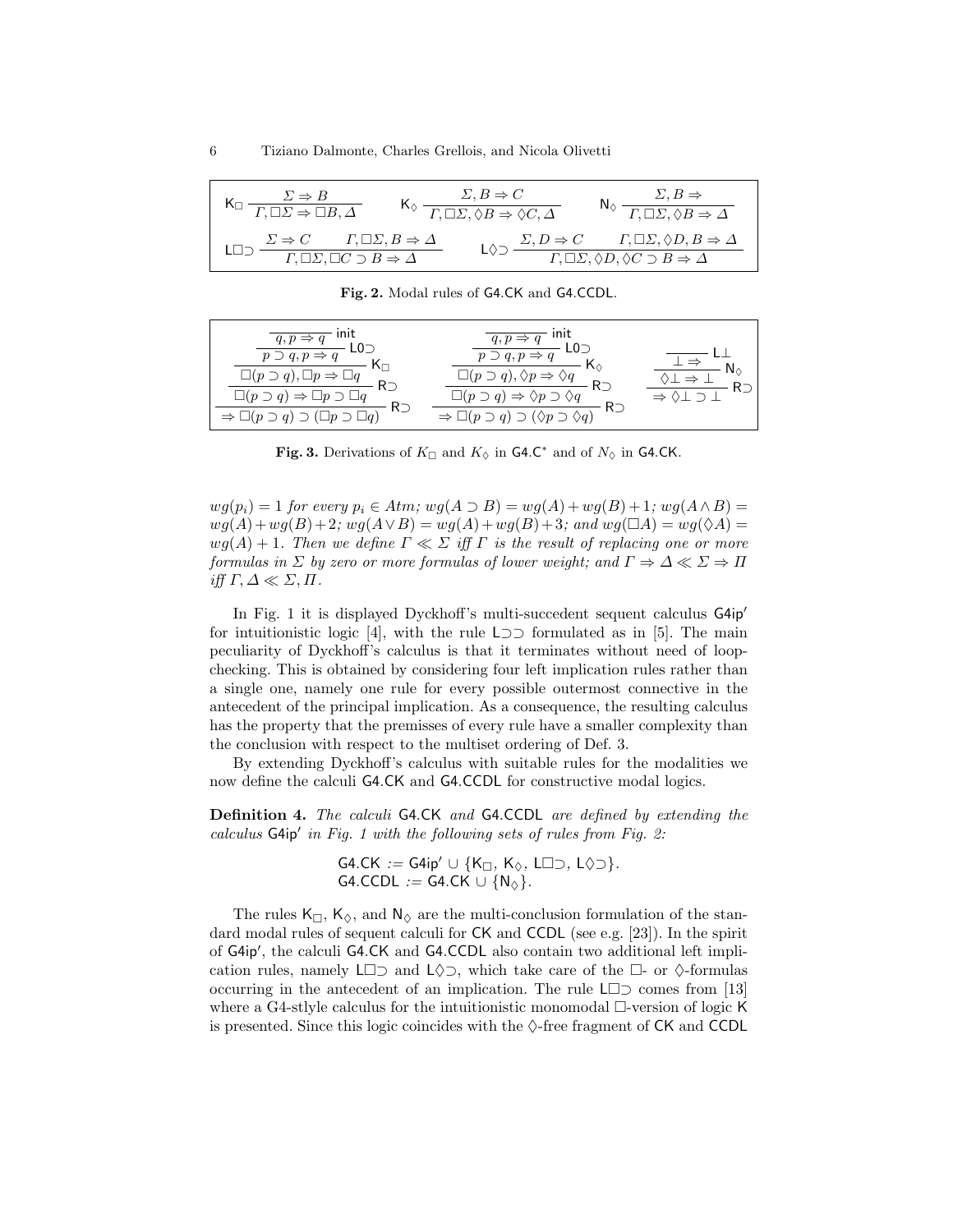the same rule is also adequate for our calculi. Moreover, the rule  $\mathsf{L}\Diamond\supset\mathsf{reflects}$  the different behaviour of the modality  $\Diamond$ , which is captured in the calculus by the rule  $K_{\diamond}$ , and requires the presence of a  $\diamond$ -formula in addition to the principal implication. We point out that multi-succedent sequents are not necessary in order to define sequent calculi for CK, nor for CCDL: indeed analogous calculi could be formulated extending Dyckhoff's single-succedent calculus G4ip [4]. The reason for considering the multi-succedent version of the calculus is that it allows for a more immediate transformation into a refutation calculus, as we will see in the next section.

Some examples of derivation in the calculi G4.C<sup>\*</sup> are displayed in Fig. 3. It is easy to see that for every rule of  $G4.C^*$ , the premisses have a smaller complexity than the conclusion with respect to the multiset ordering of Def. 3 (in particular the premisses of the modal rules only contain subformulas of formulas in the conclusion). Therefore it holds:

**Theorem 2.** Backward proof search in  $G4.C^*$  always terminates after a finite number of steps.

We now prove that the calculi G4.C <sup>∗</sup> are equivalent to the corresponding axiomatic systems. On the one hand, it is possible to show that all the rules of G4.C<sup>\*</sup> are derivable in  $\mathsf{C}^*$ . As an example, the derivation of the rule  $\mathsf{L}\Diamond\supset$  in  $\mathsf{C}^*$ is as follows:

| 1. $\bigwedge \Sigma \wedge D \supset C$                                                                                                                                             | (assumption)             |
|--------------------------------------------------------------------------------------------------------------------------------------------------------------------------------------|--------------------------|
| 2. $\Lambda \Sigma \supset (D \supset C)$                                                                                                                                            | (1, IPL)                 |
| 3. $\Box \wedge \Sigma \supset \Box (D \supset C)$                                                                                                                                   | $(2, Nec + K_{\square})$ |
| 4. $\bigwedge \Box \Sigma \supset \Box (D \supset C)$                                                                                                                                | $(3, Nec + K\Box)$       |
| 5. $\bigwedge \Box \Sigma \supset (\Diamond D \supset \Diamond C)$                                                                                                                   | $(4, K_{\diamond})$      |
| 6. $\bigwedge \Box \Sigma \wedge \Diamond D \supset \Diamond C$                                                                                                                      | (5, IPL)                 |
| 7. $\Lambda \Gamma \wedge \Lambda \square \Sigma \wedge \lozenge D \wedge (\lozenge C \supset B) \supset$                                                                            |                          |
| $\bigwedge \Gamma \wedge \bigwedge \Box \Sigma \wedge \Diamond D \wedge (\bigwedge \Box \Sigma \wedge \Diamond D \supset \Diamond C) \wedge (\Diamond C \supset B)$                  | (6, IPL)                 |
| 8. $\bigwedge \Gamma \wedge \bigwedge \square \Sigma \wedge \lozenge D \wedge (\bigwedge \square \Sigma \wedge \lozenge D \supset \lozenge C) \wedge (\lozenge C \supset B) \supset$ |                          |
| $\bigwedge \Gamma \wedge \bigwedge \square \Sigma \wedge \lozenge D \wedge B$                                                                                                        | (IPL)                    |
| 9. $\Lambda \Gamma \wedge \Lambda \square \Sigma \wedge \lozenge D \wedge B \supset \bigvee \Delta$                                                                                  | (assumption)             |
| 10. $\bigwedge \Gamma \wedge \bigwedge \Box \Sigma \wedge \Diamond D \wedge (\Diamond C \supset B) \supset \bigvee \Delta$                                                           | $(7,8,9,$ IPL)           |
|                                                                                                                                                                                      |                          |

We now prove that  $G4.C^*$  is complete with respect to  $C^*$ . We remark that Dyckhoff's original completeness proof of  $G4ip'$  [4], as well as Iemhoff's completeness proof of intuitionistic monomodal calculi [13], are indirect as they rely on the completeness of G3-style calculi. An alternative proof of the completeness of  $G4ip'$  with no reference to other kinds of calculi is provided in [5] by showing that the calculus in itself is syntactically complete with respect to the axiomatization: as usual the argument relies on a direct of proof of cut-admissibility within the calculus G4ip'. We follow here this latter approach as it can be modularly extended to our calculi.

As usual, we say that a rule is  $admissible$  in  $G4.C^*$  if whenever the premisses are derivable, the conclusion is also derivable, and that a single-premiss rule is height-preserving admissible (hp-admissible for short) if whenever the premiss is derivable, then the conclusion is derivable with a derivation of at most the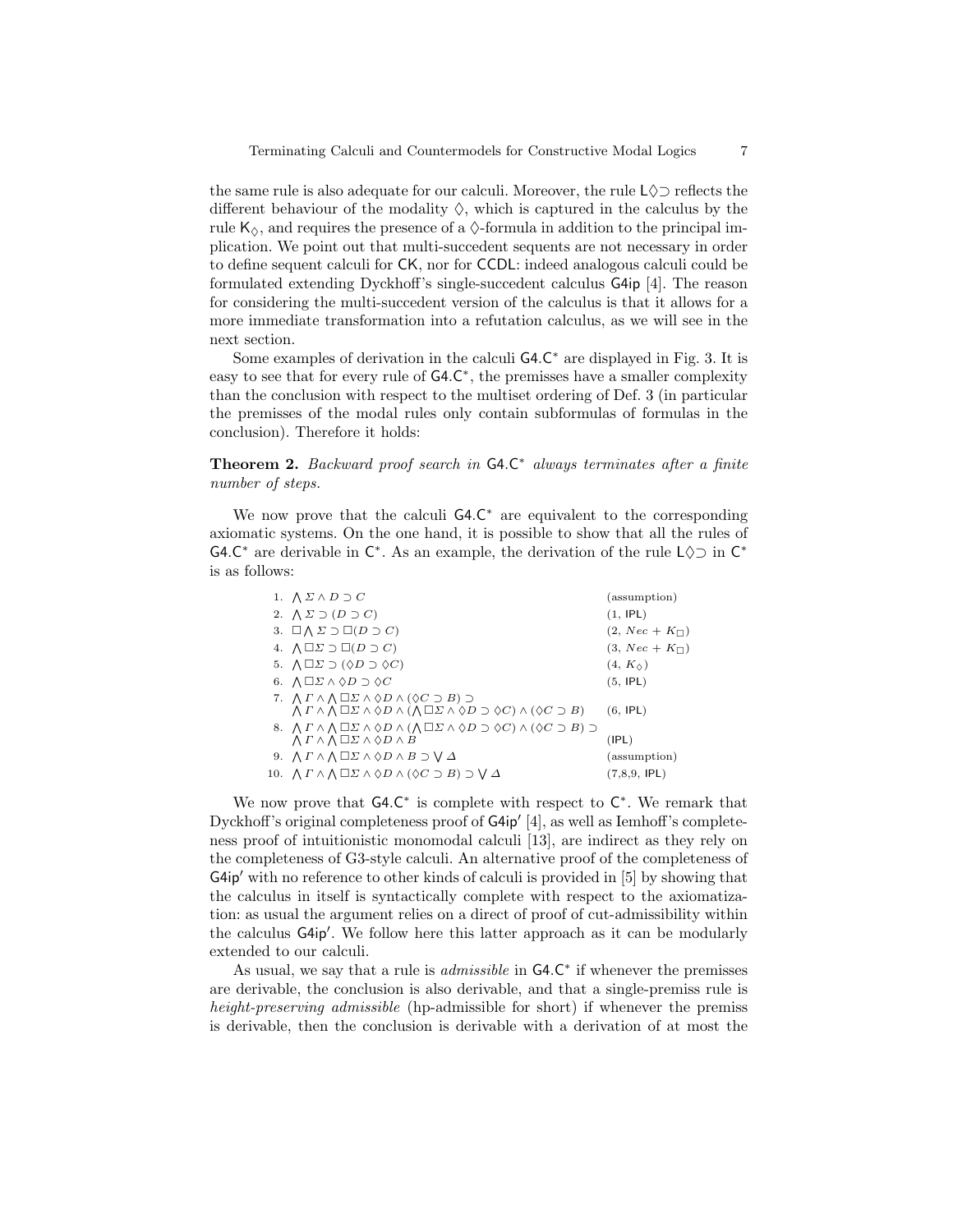same height. Moreover, we say that a rule  $\frac{S_1 \cdots S_n}{S'}$  is height-preserving *invertible* (hp-invertible) with respect to the premiss  $S_i$  if the rule  $\frac{S'}{S}$  $rac{\beta}{S_i}$  is hpadmissible, and that it is height-preserving invertible (tout court) if it is hpinvertible with respect to all its premisses. One can easily prove the following:

Lemma 1. The rules L∧, R∧, L∨, R∨, L0⊃, L∧⊃, L∨⊃ are height-preserving invertible. The rules  $L$  ⊃  $\supset$ ,  $L \supset$ , and  $L \Diamond$  are height-preserving invertible with respect to the right premiss.

We now prove admissibility of the structural rules in G4.C<sup>\*</sup>.

Proposition 1. The following weakening rules are height-preserving admissible in  $G4.C^*$ , moreover, the following contraction rules are admissible in  $G4.C^*$ :

$$
\mathsf{Lwk} \xrightarrow[\Gamma, A \Rightarrow \Delta]{\Gamma \Rightarrow \Delta} \quad \mathsf{Rwk} \xrightarrow[\Gamma \Rightarrow A, \Delta]{\Gamma \Rightarrow \Delta} \quad \mathsf{Lctr} \xrightarrow[\Gamma, A, A \Rightarrow \Delta]{\Gamma, A, A \Rightarrow \Delta} \quad \mathsf{Rctr} \xrightarrow[\Gamma \Rightarrow A, A, \Delta]{\Gamma \Rightarrow \Delta} \quad \mathsf{Rctr}
$$

Proof. Hp-admissibility of weakening is straightforward. For contraction the proof extends the one of  $[5]$  for  $G4ip'$  and proceeds by induction on the height of the derivation of the premiss of contraction and case analysis. The proof is standard if the contracted formula is not principal in the last rule application in the derivation of the premiss of contraction. The cases where the contracted formula is principal and the last rule applied is a rule of  $G4ip'$  are covered in [5], in particular it is easy to see that the rule in Lemma 7.5 [5] is still admissible in G4.C ∗ . Finally, for the modal rules we consider as an example the following application of contraction to the formula  $\Diamond C \supset B$  which is obtained by L $\Diamond \supset$  (on the left). The derivation is converted as follows (on the right) with an application of the hp-invertibilty of  $L \Diamond \supset$  with respect to the right premiss:

$$
\frac{\Sigma, D \Rightarrow C \qquad \Gamma, \Box \Sigma, \Diamond D, B, \Diamond C \supset B \Rightarrow \Delta}{\begin{array}{c} \Gamma, \Box \Sigma, \Diamond D, B, \Diamond C \supset B \Rightarrow \Delta \\ \hline \Gamma, \Box \Sigma, \Diamond D, \Diamond C \supset B, \Diamond C \supset B \Rightarrow \Delta \\ \hline \Gamma, \Box \Sigma, \Diamond D, \Diamond C \supset B \Rightarrow \Delta \end{array}} \text{LQ} \rightarrow \frac{\begin{array}{c} \Gamma, \Box \Sigma, \Diamond D, B, \Diamond C \supset B \Rightarrow \Delta \\ \hline \Gamma, \Box \Sigma, \Diamond D, B, B \Rightarrow \Delta \\ \hline \Gamma, \Box \Sigma, \Diamond D, B \Rightarrow \Delta \end{array}}{\begin{array}{c} \Gamma, \Box \Sigma, \Diamond D, B, B \Rightarrow \Delta \\ \hline \Gamma, \Box \Sigma, \Diamond D, B \Rightarrow \Delta \\ \hline \Gamma, \Box \Sigma, \Diamond D, \Diamond C \supset B \Rightarrow \Delta \end{array}} \text{LQ} \rightarrow \frac{\begin{array}{c} \Gamma, \Box \Sigma, \Diamond D, B, \Diamond C \supset B \Rightarrow \Delta \\ \hline \Gamma, \Box \Sigma, \Diamond D, B, B \Rightarrow \Delta \\ \hline \Gamma, \Box \Sigma, \Diamond D, B \Rightarrow \Delta \end{array}}{\begin{array}{c} \Gamma, \Box \Sigma, \Diamond D, B \Rightarrow \Delta \\ \hline \Gamma, \Box \Sigma, \Diamond D, B \Rightarrow \Delta \\ \hline \Gamma, \Box \Sigma, \Diamond D, B \Rightarrow \Delta \end{array}} \text{LQ}
$$

Theorem 3 (Cut elimination). The following cut rule is admissible in  $G4.C^*$ :

$$
\text{cut} \frac{\Gamma \Rightarrow A, \Delta \qquad \Gamma', A \Rightarrow \Delta'}{\Gamma, \Gamma' \Rightarrow \Delta, \Delta'}
$$

Proof. As usual we proceed by induction on the lexicographically ordered pairs  $(c, h)$ , where c is the weight of the cut formulas (cf. Def. 3), and  $h = h_1 + h_2$ , called cut height, is the sum of the heights  $h_1$  and  $h_2$  of the derivations of the premisses of cut. As before, the proof extends the one in [5] for G4ip', and distinguishes some cases according to whether the cut formula is or not principal in the last rules applied in the derivation of the premisses of cut. We only show a few most relevant cases. (i) The cut formula is not principal in the last rule applied in the derivation of one premiss. As an example we consider: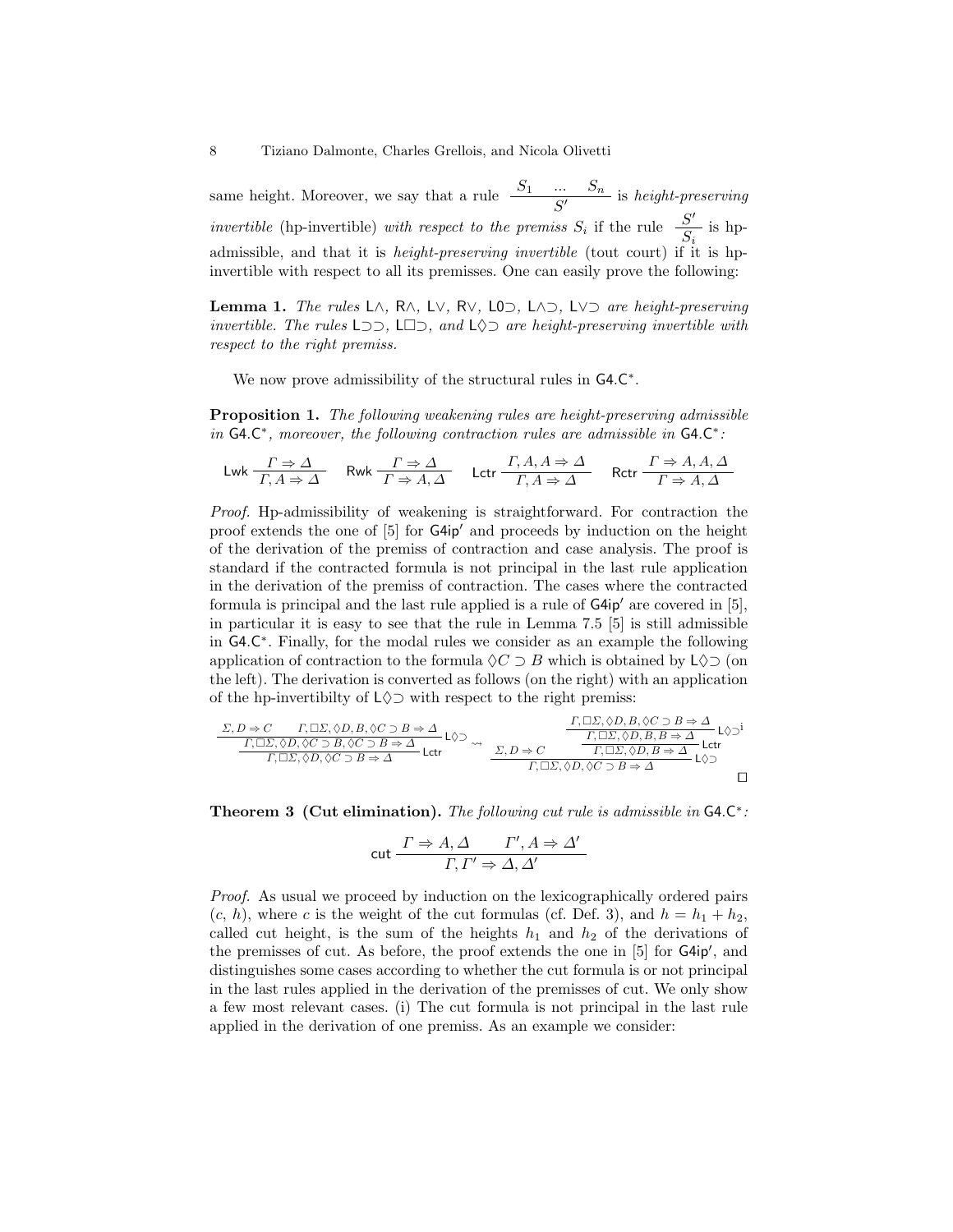Terminating Calculi and Countermodels for Constructive Modal Logics 9

$$
\frac{\Sigma, B \Rightarrow C \qquad \Gamma', A, \Box \Sigma, \Diamond B, D \Rightarrow \Delta'}{\Gamma, \Gamma', \Box \Sigma, \Diamond B, \Diamond C \supset D \Rightarrow \Delta'} \text{ L} \Diamond \Box
$$
\n
$$
\frac{\Gamma, \Gamma', \Box \Sigma, \Diamond B, \Diamond C \supset D \Rightarrow \Delta, \Delta'}{\{ \atop \vdots \atop \Gamma, \Gamma', \Box \Sigma, \Diamond B, \Diamond C \supset D \Rightarrow \Delta, \Delta' \atop \Gamma, \Gamma', \Box \Sigma, \Diamond B, D \Rightarrow \Delta, \Delta'} \text{ cut}
$$
\n
$$
\frac{\Sigma, B \Rightarrow C \qquad \frac{\Gamma \Rightarrow A, \Delta \qquad \Gamma', A, \Box \Sigma, \Diamond B, D \Rightarrow \Delta'}{\Gamma, \Gamma', \Box \Sigma, \Diamond B, \Diamond C \supset D \Rightarrow \Delta, \Delta'} \text{ L} \Diamond \Box
$$

(ii) The cut formula is principal in the last rule applied in the derivation of both premisses. We consider the following two cases, where  $R^*$  denotes multiple applications of the rule R. The other cases are similar and left to the reader.

(R<sub>D</sub>; L
$$
\Diamond
$$
)  
\nR<sub>D</sub>  $\frac{\Gamma, \Diamond A \Rightarrow B}{\Gamma \Rightarrow \Diamond A \supset B, \Delta}$   $\frac{\Sigma, C \Rightarrow A \qquad \Gamma', \Box \Sigma, \Diamond C, B \Rightarrow \Delta'}{\Gamma', \Box \Sigma, \Diamond C, \Diamond A \supset B \Rightarrow \Delta'}$  L $\Diamond \Box$   
\n $\Gamma, \Gamma', \Box \Sigma, \Diamond C \Rightarrow \Delta, \Delta'$   
\n $\frac{\Sigma, C \Rightarrow A}{\bot}$   
\ncut  
\n $\frac{\Gamma, \Box \Sigma, \Diamond C \Rightarrow \Diamond A \qquad \Gamma, \Diamond A \Rightarrow B}{\Gamma, \Box \Sigma, \Diamond C \Rightarrow B}$   
\n $\frac{\Gamma', \Box \Sigma, \Diamond C, B \Rightarrow \Delta'}{\Gamma, \Gamma', \Box \Sigma, \Box \Sigma, \Diamond C, \Diamond C \Rightarrow \Delta'}$   
\ncut  
\n $\frac{\Gamma, \Gamma', \Box \Sigma, \Box \Sigma, \Diamond C, \Diamond C \Rightarrow \Delta'}{\Gamma, \Gamma', \Box \Sigma, \Diamond C \Rightarrow \Delta, \Delta'}$  Lctr<sup>\*</sup> + Rwk\*

$$
\begin{array}{llll} & K_{\Diamond}; \ L \Diamond \supset) & K_{\Diamond} & \frac{\Sigma, A \Rightarrow B}{\displaystyle \frac{\Gamma, \Box \Sigma, \Diamond A \Rightarrow \Diamond B, \Delta}{\Gamma', \Box \Pi, \Diamond B, \Diamond C \supset D \Rightarrow \Delta'}} & \frac{\Gamma', \Box \Pi, \Diamond B, D \Rightarrow \Delta'}{\Gamma, \Gamma', \Box \Sigma, \Box \Pi, \Diamond A, \Diamond C \supset D \Rightarrow \Delta'} \text{ cut} \\ & \frac{\Sigma, A \Rightarrow B & \Pi, B \Rightarrow C}{\Diamond \Sigma, \Pi, A \Rightarrow C} & \frac{\Gamma, \Box \Sigma, \Diamond A \Rightarrow \Diamond B, \Delta}{\Gamma, \Gamma', \Box \Sigma, \Box \Pi, \Diamond A, D \Rightarrow \Delta, \Delta'} & \frac{\Gamma, \Box \Gamma, \Diamond B, D \Rightarrow \Delta'}{\Gamma, \Gamma', \Box \Sigma, \Box \Pi, \Diamond A, D \Rightarrow \Delta, \Delta'} & \text{cut} \\ & \frac{\Sigma, \Pi, A \Rightarrow C}{\Gamma, \Gamma', \Box \Sigma, \Box \Pi, \Diamond A, \Diamond C \supset D \Rightarrow \Delta, \Delta'} & \text{cut} \end{array}
$$

Given the admissibility of cut and the derivability in  $G4.C^*$  of the axioms and the modal rule of  $C^*$  we obtain the following result:

Theorem 4 (Soundness and completeness).  $\Gamma \Rightarrow \Delta$  is derivable in G4.C<sup>\*</sup> if and only if  $\bigwedge \Gamma \supset \bigvee \Delta$  is derivable in  $\mathsf{C}^*$ .

Proof. From right to left: For the intuitionistic axioms we refer to [5]. The derivations of specific instances of the modal axioms are displayed in Fig. 3. Since initial sequents can be generalised to arbitrary formulas, the same derivations can be applied to derive any instances of  $K_{\Box}$  and  $K_{\Diamond}$ . Finally, the derivability of the rule Nec follows immediately from the rule  $K_{\Box}$ , whereas modus ponens is simulated by cut in the usual way. For the opposite direction: We have shown above the derivation of the rule  $L \Diamond \supset$  in  $C^*$ . The derivation of  $L \Box \supset$  is similar, whereas the derivations of  $K_{\Box}$ ,  $K_{\Diamond}$ , and  $N_{\Diamond}$  are standard and can be found in [23].  $\Box$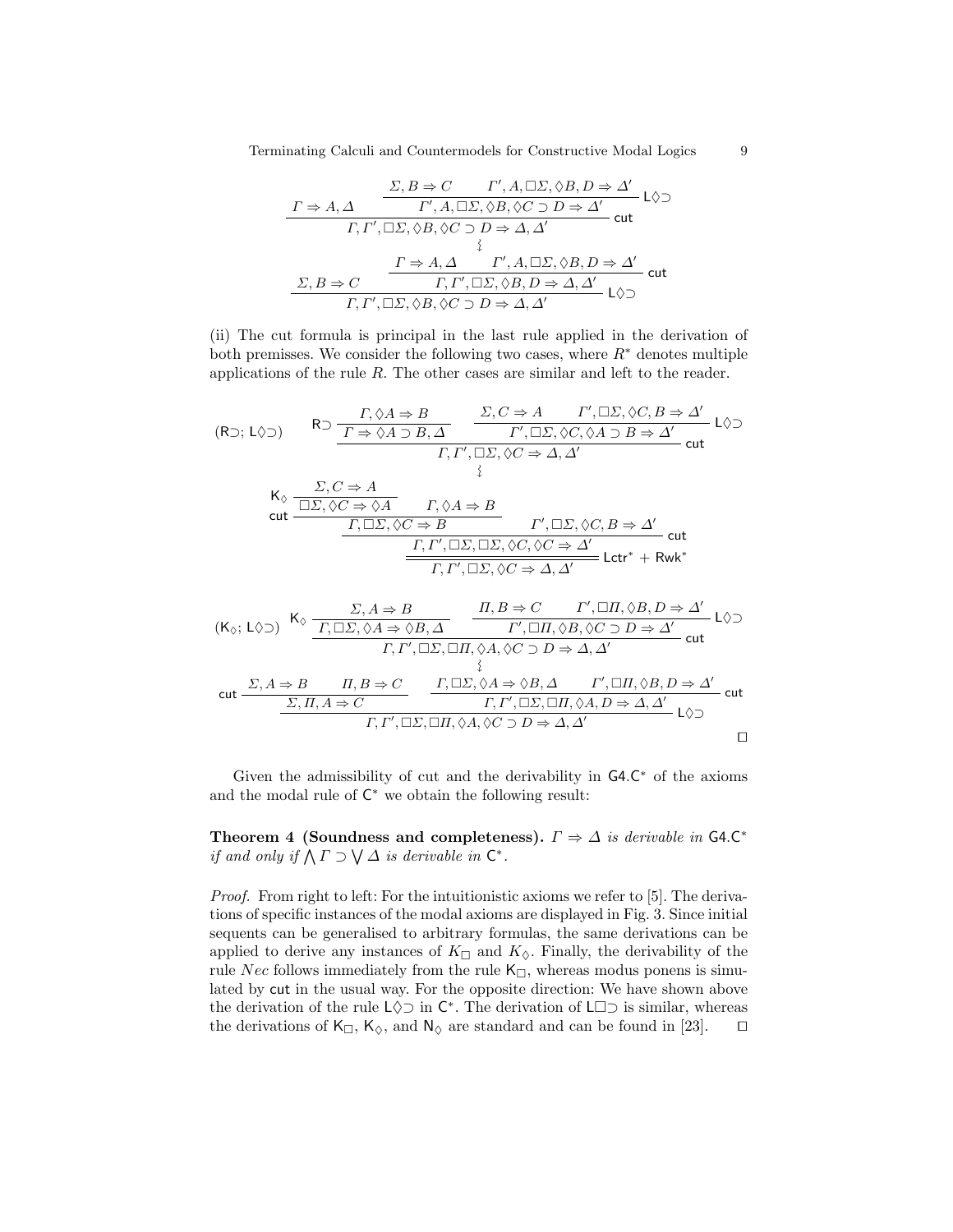## 4 Refutation calculi and countermodel construction

We shall now present refutation calculi for constructive modal logics CK and CCDL. These calculi can be seen as dual of the sequent calculi G4.CK and G4.CCDL of the previous section: instead of deriving all valid formulas, the refutation calculi allow one to refute all formulas which are non-theorems of the logics. We will further show that every refutation in these calculi explicitly constructs a neighbourhood countermodel of the refuted formula.

Refutation calculi handle so-called *anti-sequents*, which are pairs  $\Gamma \neq \Delta$  of multiset of formulas of L. Intuitively, the anti-sequent  $\Gamma \nRightarrow \Delta$  expresses that  $\bigvee \Delta$  does not follow from  $\bigwedge \Gamma$ , or equivalently that  $\bigwedge \Gamma \supset \bigvee \Delta$  is not valid. The refutation calculi Ref.CK and Ref.CCDL of constructive modal logics extend the refutation calculus for intuitionistic logic by Pinto and Dyckhoff [18] in the following way.

Definition 5. The refutation calculi Ref.CK and Ref.CCDL are defined by the following sets of rules from Fig. 4:

 $\mathsf{Ref.CK} := \{ \mathsf{init}, \, \mathsf{init}_{\mathsf{CK}}, \, \mathsf{L}\wedge, \, \mathsf{R}\wedge_1, \, \mathsf{R}\wedge_2, \, \mathsf{L}\vee_1, \, \mathsf{L}\vee_2, \, \mathsf{R}\vee, \, \mathsf{L}\mathsf{0}\supset, \, \mathsf{L}\wedge\supset, \, \mathsf{L}\vee\supset,$ L<sub>⊃</sub>, L<sub>D</sub>, L $\Diamond$ <sub>2</sub>, nip}.

Ref.CCDL := {init, L∧, R∧1, R∧2, L∨1, L∨2, R∨, L0⊃, L∧⊃, L∨⊃, L⊃⊃, L $\Box$  $\supset$ , L $\Diamond$  $\supset$ , nip, nipcc<sub>DL</sub>}.

Similarly to the refutation calculus in [18], the initial anti-sequents (or axioms) of Ref.C<sup>\*</sup> are all the pairs  $\Gamma \neq \Delta$  such that the corresponding sequent  $\Gamma \Rightarrow \Delta$  is neither an axiom of G4.C<sup>\*</sup>, nor the conclusion of any rule of G4.C<sup>\*</sup>. Concerning the other rules, every rule different from  $\pi$ ip and  $\pi$ ip<sub>CCDL</sub> corresponds to an invertible premiss of some rule of  $G4.C^*$  (more precisely, to a rule  $\frac{S'}{S}$  $\frac{\partial}{\partial s_i}$  such that the G4.C<sup>\*</sup> rule  $\frac{S_1 \cdots S_n}{S'}$  is invertible with respect to  $S_i$ ), whereas nip and  $\text{nip}_\text{CCDL}$  deal at the same time with all the non-invertible premisses of the rules of G4.C<sup>\*</sup>. Given their application conditions, the rules nip and nip<sub>CCDL</sub> are (bottom-up) applicable only when no invertible rule of G4.C<sup>∗</sup> is applicable. Observe that the rules nip and  $\pi$ ip<sub>CCDL</sub> only differ with respect to the premisses where only  $\Diamond$ -formulas are principal. In particular, nip<sub>CCDL</sub> allows one to reduce the anti-sequents where no  $\Diamond$ -formula occurs in the consequent, which is allowed by the logic CCDL but is not allowed by CK. The idea is that in Ref.CCDL the rule nip is applied when  $\Delta$  contains  $\Diamond$ -formulas, whereas nip<sub>CCDL</sub> is applied when  $\Delta$  does not contain  $\Diamond$ -formulas. Two examples of refutations in Ref.C<sup>\*</sup> of formulas which are valid in intuitionistic modal logics but are not valid in constructive ones are displayed in Fig. 5.

Note that similarly to  $G4.C^*$ , for every rule of Ref.C<sup>\*</sup> the premisses have a smaller complexity than the conclusion with respect to the multiset ordering of Def. 3. Therefore we have:

Theorem 5. Backward proof search in  $\mathsf{Ref}.\mathsf{C}^*$  is terminating.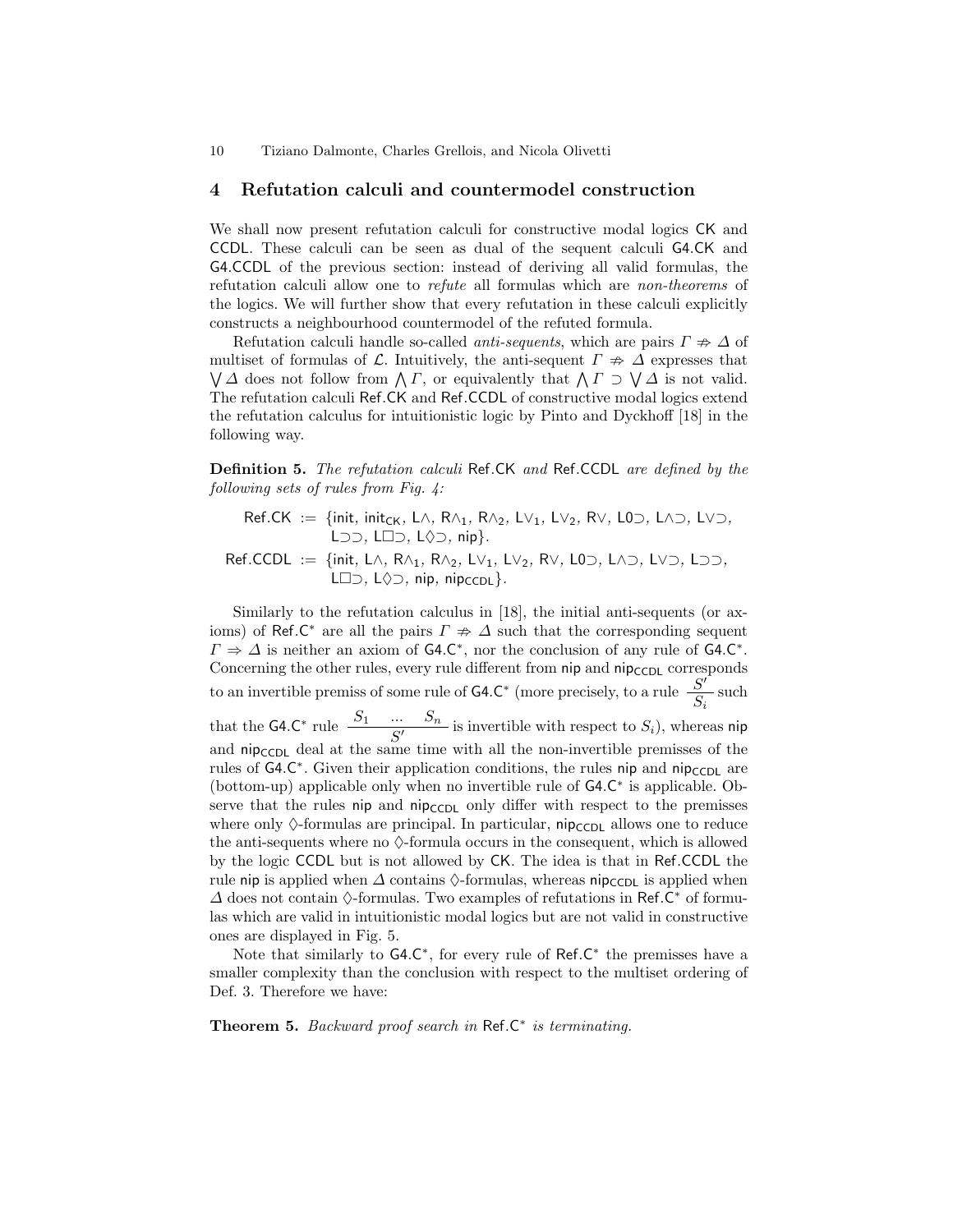|         | init $\overline{\Gamma, \Box \Gamma' \nRightarrow \Diamond \Delta, \Delta'}$                                                                                   |                                                                                               | init <sub>CK</sub> $\overline{\Gamma, \Box \Gamma', \Diamond \Gamma'' \neq \Delta}$                                                                                                                                                                                                                                                                                       |
|---------|----------------------------------------------------------------------------------------------------------------------------------------------------------------|-----------------------------------------------------------------------------------------------|---------------------------------------------------------------------------------------------------------------------------------------------------------------------------------------------------------------------------------------------------------------------------------------------------------------------------------------------------------------------------|
|         | $L \wedge \frac{\Gamma, A, B \neq \Delta}{\Gamma, A \wedge B \neq \Delta}$                                                                                     | $R \wedge_1 \frac{I^{\prime} \nRightarrow A, \Delta}{\Gamma \nRightarrow A \wedge B, \Delta}$ | $R \wedge_2 \frac{I \nRightarrow B, \Delta}{\Gamma \nRightarrow A \wedge B, \Delta}$                                                                                                                                                                                                                                                                                      |
|         | $L \vee_1 \frac{\Gamma, A \neq \Delta}{\Gamma, A \vee B \neq \Delta}$                                                                                          | $\mathsf{LV}_2 \frac{\Gamma, B \neq \Delta}{\Gamma, A \vee B \neq \Delta}$                    | $R \vee \frac{\Gamma \nRightarrow A, B, \Delta}{\Gamma \nRightarrow A \vee B, \Delta}$                                                                                                                                                                                                                                                                                    |
|         |                                                                                                                                                                |                                                                                               | $LO \supset \frac{\Gamma, p, B \nRightarrow \Delta}{\Gamma, p, p \supset B \nRightarrow \Delta} \quad L \wedge \supset \frac{\Gamma, C \supset (D \supset B) \nRightarrow \Delta}{\Gamma, (C \wedge D) \supset B \nRightarrow \Delta} \quad L \vee \supset \frac{\Gamma, C \supset B, D \supset B \nRightarrow \Delta}{\Gamma, (C \vee D) \supset B \nRightarrow \Delta}$ |
|         |                                                                                                                                                                |                                                                                               | $L \supset \supset \frac{\Gamma, B \neq \Delta}{\Gamma, (C \supset D) \supset B \neq \Delta}$ $L \supset \frac{\Gamma, B \neq \Delta}{\Gamma, \Box C \supset B \neq \Delta}$ $L \diamondsuit \supset \frac{\Gamma, \diamondsuit D, B \neq \Delta}{\Gamma, \diamondsuit D, \diamondsuit C \supset B \neq \Delta}$                                                          |
|         | $\{\Gamma^{\square} \neq A \mid \square A \supset B \in \Gamma\}$<br>$\{\Gamma^{\square}, C \nRightarrow A \mid \Diamond A \supset B, \Diamond C \in \Gamma\}$ |                                                                                               | $\{\Gamma^{\sqcup}\nRightarrow A\mid \Box A\in\Delta\}$<br>$\{\Gamma^{\square}, A \neq B \mid \Diamond A \in \Gamma, \Diamond B \in \Delta\}$<br>$\text{nip } \frac{\{I', D \supset B, C \nRightarrow D \mid (C \supset D) \supset B \in \Gamma\} \{I, A \nRightarrow B \mid A \supset B \in \Delta\}}{\Gamma}$                                                           |
|         |                                                                                                                                                                | $\varGamma\nRightarrow\varDelta$                                                              |                                                                                                                                                                                                                                                                                                                                                                           |
| nipccpL | ${T^{\sqcup}\neq A \mid \Box A \supset B \in \Gamma}$                                                                                                          | $\{\Gamma^{\sqcup}, C \nRightarrow A \mid \Diamond A \supset B, \Diamond C \in \Gamma\}$      | $\{\Gamma^{\sqcup}\nRightarrow A\mid \Box A\in\Delta\}$<br>$\{\Gamma^{\square}, A \neq \emptyset \, \phi A \in \Gamma\}$<br>$\{ \varGamma', D\supset B, C\not\Rightarrow D\ \mid\ (C\supset D)\supset B\in\varGamma\}\qquad \{ \varGamma, A\not\Rightarrow B\ \mid\ A\supset B\in\varDelta\}$                                                                             |
|         |                                                                                                                                                                | $\Gamma \not\Rightarrow \Delta$                                                               |                                                                                                                                                                                                                                                                                                                                                                           |

where  $\bullet$   $\Gamma' = \Gamma \setminus \{ (C \supset D) \supset B \}$ , and

• if  $\Box A_1, ..., \Box A_n$  are all the  $\Box$ -formulas of  $\Gamma$ , then  $\Gamma^{\Box} = A_1, ..., A_n$ .

#### Application conditions:

• init and init<sub>CK</sub>: (i)  $\Gamma$  contains only propositional variables, atomic implications, and implications of the form  $\Diamond A \supset B$ ; (ii)  $\Delta$  contains only atomic formulas; (iii) if  $p \supset A \in$ *Γ*, then  $p \notin \Gamma$ ; (iv) if *Γ* contains an implication  $\Diamond A \supset B$ , then  $\Diamond \Gamma'' = \emptyset$ ; (v)  $\Gamma \cap \Delta = \emptyset$ . • nip: (i)  $\Gamma$  does not contain  $\bot$ , conjunctions, disjunctions, and implications of the form  $(C \wedge D) \supseteq B$  or  $(C \vee D) \supseteq B$ ; (ii)  $\Delta$  does not contain conjunctions and disjunctions; (iii) if  $p \supset A \in \Gamma$ , then  $p \notin \Gamma$ ; (iv) if  $p \in \Gamma$ , then  $p \notin \Delta$ .

• nip<sub>CCDL</sub>: conditions of nip, plus (v)  $\Delta$  does not contain  $\Diamond$ -formulas.

• nip and nip<sub>CCDL</sub> must have at least one premiss.

Fig. 4. Rules of Ref.CK and Ref.CCDL.



Fig. 5. Examples of refutations in Ref.C\*.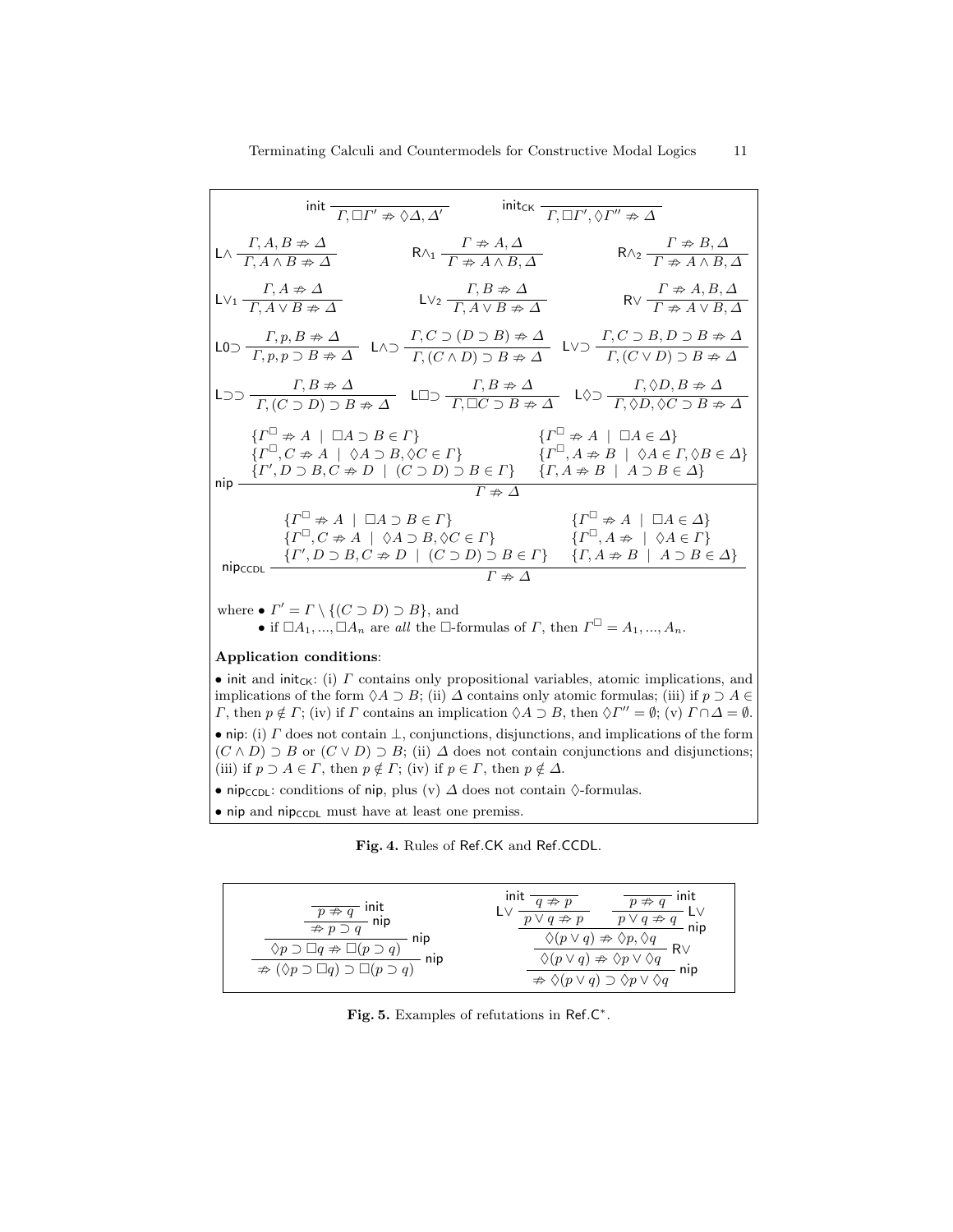We can prove that the refutation calculi Ref.CK and Ref.CCDL are the dual of the sequent calculi G4.CK and G4.CCDL, in the sense that an anti-sequent  $\Gamma \Rightarrow \Delta$  is derivable in a refutation calculus if and only if the sequent  $\Gamma \Rightarrow$  $\Delta$  is not derivable in the corresponding sequent calculus. It follows that the refutation calculi are complete with respect to the sets of non-valid formulas in the neighbourhood semantics for CK and CCDL.

**Theorem 6.**  $\Gamma \neq \Delta$  is derivable in Ref.C<sup>\*</sup> if and only if  $\Gamma \Rightarrow \Delta$  is not derivable in G4.C ∗ .

We now show that every refutation of  $\Gamma \nRightarrow \Delta$  provides a neighbourhood countermodel of  $\Gamma \Rightarrow \Delta$ . We thereby obtain a constructive proof of the completeness of the refutation calculi  $\text{Ref.C}^*$  (and indirectly also of the calculi  $\text{G4.C}^*$ ) with respect to the neighbourhood semantics of  $\mathsf{C}^*$ . In order to define the countermodel construction, we enrich the anti-sequents occurring in a refutation with annotations that represent the worlds of a model in the following manner.

**Definition 6.** An annotation is a finite sequence of natural numbers  $n_1 \n_2 \nldots \n_n_k$ . An annotated anti-sequent is an expression  $\Gamma \not\Rightarrow^{\sigma} \Delta$ , where  $\Gamma \not\Rightarrow \Delta$  is an antisequent and  $\sigma$  is an annotation. An annotated refutation is a refutation where all sequents are annotated according to the following prescriptions:

- The root anti-sequent  $\Gamma \not\Rightarrow \Delta$  is annotated with the initial annotation 1.
- If the conclusion of any rule different from  $\pi$  nipcosition is annotated with σ, then its premiss has the same annotation σ.
- If the conclusion of nip or nipccpl is annotated with  $\sigma$ , then its premisses are annotated as follows:
	- The premisses obtained from formulas  $(C \supset D) \supset B$  on the left of the conclusion, or formulas  $A \supset B$  on the right, are annotated each with a different annotation  $\sigma$ .n not already occurring in the refutation.
	- The premisses obtained from any other formulas are annotated each with a different annotation k not already occurring in the refutation.

As an example, the annotated versions of the refutations in Fig. 5 are displayed in Fig. 6. Note that every refutation in Ref.C<sup>\*</sup> can be easily annotated according to Def. 6.

For any annotated refutation  $\mathscr R$  of  $\Gamma \not\Rightarrow^1 \Delta$  in Ref.C<sup>\*</sup>, we denote

$$
\Gamma^{\sigma} = \bigcup \{ \Gamma \mid \Gamma \nRightarrow^{\sigma} \Delta \in \mathcal{R} \}
$$
 and  $\Delta^{\sigma} = \bigcup \{ \Delta \mid \Gamma \nRightarrow^{\sigma} \Delta \in \mathcal{R} \}.$ <sup>4</sup>

We now show how to extract a countermodel from an annotated refutation of  $\Gamma \neq 1$   $\Delta$ . Intuitively, every annotation corresponds to a world of the model. The rules in which the premiss and conclusion have the same annotation (i.e., all the rules but nip and nip<sub>CCDL</sub>) are "local" as they deal with a single world. By contrast, bottom-up applications of nip and  $nip_{\text{CCDL}}$  create new worlds: the

<sup>&</sup>lt;sup>4</sup> To be precise, the sets  $\Gamma^{\sigma}$  and  $\Delta^{\sigma}$  depend on the refutation  $\mathscr{R}$ . In order not to burden the notation we avoid explicit reference to  $\mathscr R$  as it is clear from the context.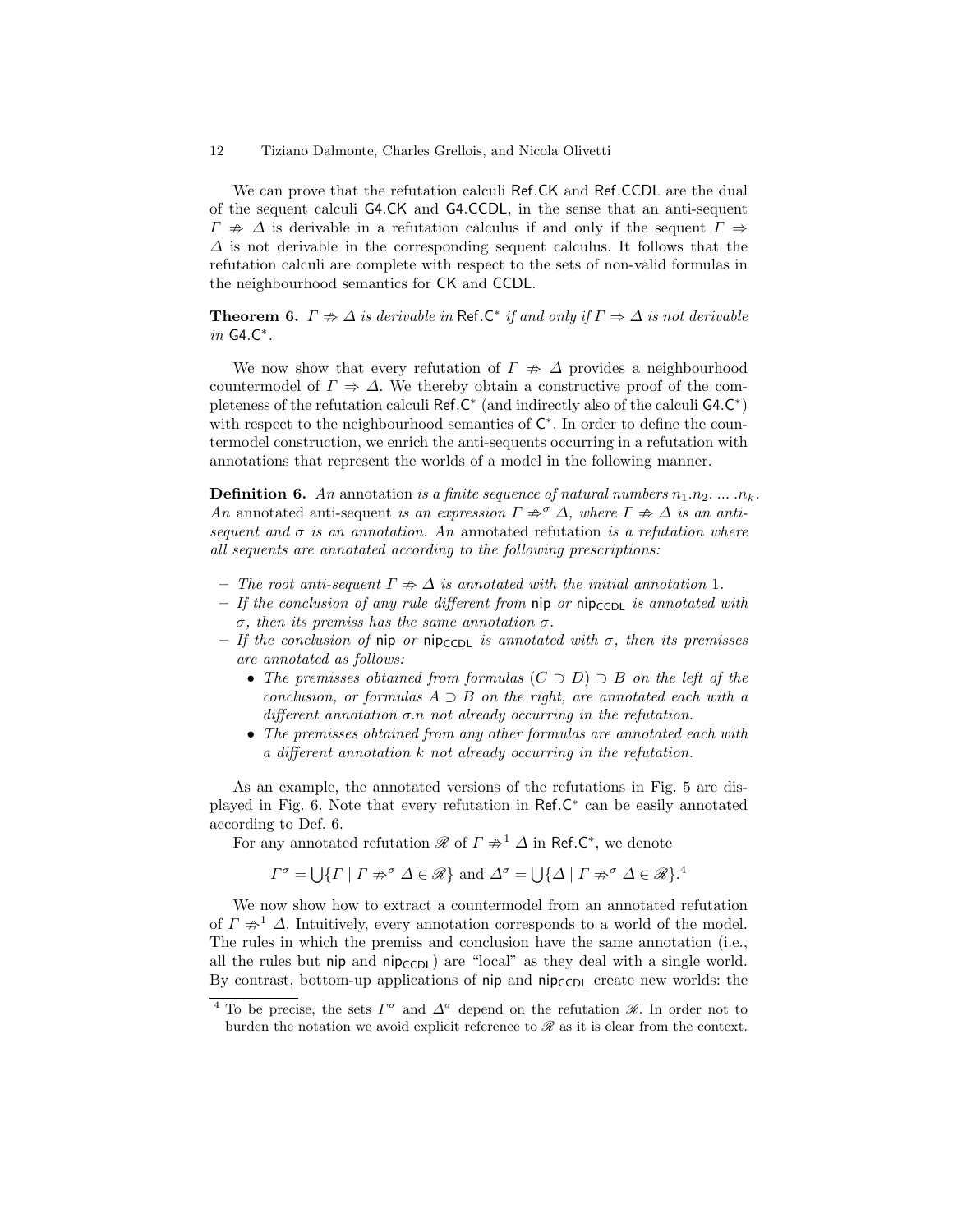premisses annotated with  $\sigma.n$  (i.e., those generated by non-modal ⊃-formulas occurring in the conclusion) represent worlds related through  $\preceq$  to the world  $\sigma$  at the conclusion, whereas the other premisses represent worlds belonging to some neighbourhood of  $\sigma$ . The formal definition is as follows.

**Definition 7** (Countermodel extraction). Let  $\mathcal{R}$  be an annotated refutation of  $\Gamma \nRightarrow^1 \Delta$ . The countermodel determined by  $\mathcal R$  is defined as follows.

- $W =$  the set of annotations occurring in  $\mathcal{R}$ .
- $\sigma \preceq \rho \text{ iff } \rho = \sigma \pi \text{ for some possibly empty annotation } \pi.$
- $-\mathcal{V}(p) = {\sigma \in \mathcal{W} \mid p \in \Gamma^{\sigma}}.$
- For every  $\Box A, \Diamond A$  occurring in  $\mathscr{R}, A^+ = {\sigma \in \mathcal{W} \mid A \in \Gamma^{\sigma}}.$
- For every  $\sigma \in \mathcal{W}$ ,  $\mathcal{N}_{\Box}(\sigma)$  and  $\mathcal{N}_{\Diamond}(\sigma)$  are defined as follows:
	- If there are no  $\Box$ -formulas in  $\Gamma^{\sigma}$ , then: \*  $\mathcal{N}_{\Box}(\sigma) = \{ \mathcal{W} \}.$ 
		- \*  $\mathcal{N}_{\Diamond}(\sigma) = {\alpha \subseteq \mathcal{W} \mid \text{there is } \Diamond B \in \Gamma^{\sigma} \text{ s.t. } B^+ \subseteq \alpha}.$
	- Otherwise, if  $\Box A_1, ..., \Box A_n$  are all the  $\Box$ -formulas in  $\Gamma^{\sigma}$ , then: \*  $\mathcal{N}_{\Box}(\sigma) = \{ \alpha \subseteq \mathcal{W} \mid A_1^+ \cap ... \cap A_n^+ \subseteq \alpha \}.$ 
		- \*  $\mathcal{N}_{\Diamond}(\sigma) = {\alpha \subseteq \mathcal{W} \mid \text{there is } \Diamond B \in \Gamma^{\sigma} \text{ s.t. } A_1^+ \cap ... \cap A_n^+ \cap B^+ \subseteq \alpha}.$

Observe that  $\mathcal{N}_{\Diamond}(\sigma) = \emptyset$  if there are no  $\Diamond$ -formulas in  $\Gamma^{\sigma}$ .

**Theorem 7.** If  $\mathcal{R}$  is an annotated refutation of  $\Gamma \not\Rightarrow^1 \Delta$  in Ref.C<sup>\*</sup>, and M is the model extracted from  $\mathcal R$  according to Def. 7, then  $\mathcal M$  is a neighbourhood model for  $\mathsf{C}^*$  and it is a countermodel of  $\Gamma \Rightarrow \Delta$ .

*Proof.* We first prove that  $M$  is a neighbourhood model for  $C^*$ . From the definition of M it immediately follows that  $\mathcal{N}_{\Box}$  and  $\mathcal{N}_{\Diamond}$  are supplemented, and  $\mathcal{N}_{\Box}$  is closed under intersection and contains the unit. For Ref.CCDL we also have  $\emptyset \notin$  $\mathcal{N}_{\Diamond}(\sigma)$ , since if  $\Diamond B \in \Gamma^{\sigma}$ , then by nip<sub>CCDL</sub> and the annotation procedure there is  $n \in \mathcal{W}$  such that  $n \in \bigcap \{A^+ \mid \Box A \in \Gamma^{\sigma}\} \cap B^+$ , thus for every  $\alpha \in \mathcal{N}_{\Diamond}(\sigma)$ ,  $\alpha \neq \emptyset$ . Moreover, if  $\alpha \in \mathcal{N}_{\Box}(\sigma)$  and  $\beta \in \mathcal{N}_{\Diamond}(\sigma)$ , then if  $\Gamma^{\sigma}$  contains  $\Box$ -formulas we have  $\bigcap \{A^+ \mid \Box A \in \Gamma^{\sigma}\}\subseteq \alpha \text{ and } \bigcap \{A^+ \mid \Box A \in \Gamma^{\sigma}\}\cap B^+ \subseteq \beta \text{ for some } \Diamond B \in \Gamma^{\sigma}.$ Then  $\bigcap \{A^+ \mid \Box A \in \Gamma^{\sigma}\} \cap B^+ \subseteq \alpha \cap \beta$ , thus  $\alpha \cap \beta \in \mathcal{N}_{\Diamond}(\sigma)$ . Moreover,  $\mathcal{N}_{\Box}$  and  $\mathcal{N}_{\Diamond}$  are monotonic with respect to  $\preceq$ . For instance, if  $\alpha \in \mathcal{N}_{\Box}(\sigma)$  and  $\sigma.\pi \in \mathcal{W},$ then  $\alpha = W$  or  $A_1^+ \cap ... \cap A_n^+ \subseteq \alpha$ , where  $\Box A_1, ..., \Box A_n$  are all the  $\Box$ -formulas in  $\Gamma^{\sigma}$ . In the first case,  $W \in \mathcal{N}_{\Box}(\sigma.\pi)$ . In the second case, by nip and nip<sub>CCDL</sub>  $\Box A_1, ..., \Box A_n \in \Gamma^{\sigma.\pi}$ . Then  $\bigcap \{B^+ \mid \Box B \in \Gamma^{\sigma.\pi}\} \subseteq \bigcap \{A^+ \mid \Box A \in \Gamma^{\sigma}\} \subseteq \alpha$ , thus  $\alpha \in \mathcal{N}_{\Box}(\sigma.\pi)$ . Finally V satisfies the hereditary condition: if  $\sigma \Vdash p$ , then  $p \in \Gamma^{\sigma}$ . By the rules and the annotation procedure it follows that  $p \in \Gamma^{\sigma,\pi}$  for every  $\sigma.\pi \in \mathcal{W}$ , thus  $\sigma.\pi \Vdash p$ . Observe that since M is a neighbourhood model for  $C^*$  it satisfies the ereditary property for every  $A \in \mathcal{L}$ .

Now we prove that for every formula A and every annotation  $\sigma$  occurring in  $\mathscr{R}$ , if  $A \in \Gamma^{\sigma}$ , then  $\sigma \Vdash A$ , and if  $A \in \Delta^{\sigma}$ , then  $\sigma \not\Vdash A$ . In order to carry on the proof we need the notion of "height of a label": we consider the forest of labels  $F_{\mathscr{R}}$  generated by the labels  $\sigma$  in  $\mathscr{R}$  with their immediate successors  $\sigma$ .1, ...,  $\sigma$ .n (the root of each tree is a unitary label); we then define the height of a label  $\sigma$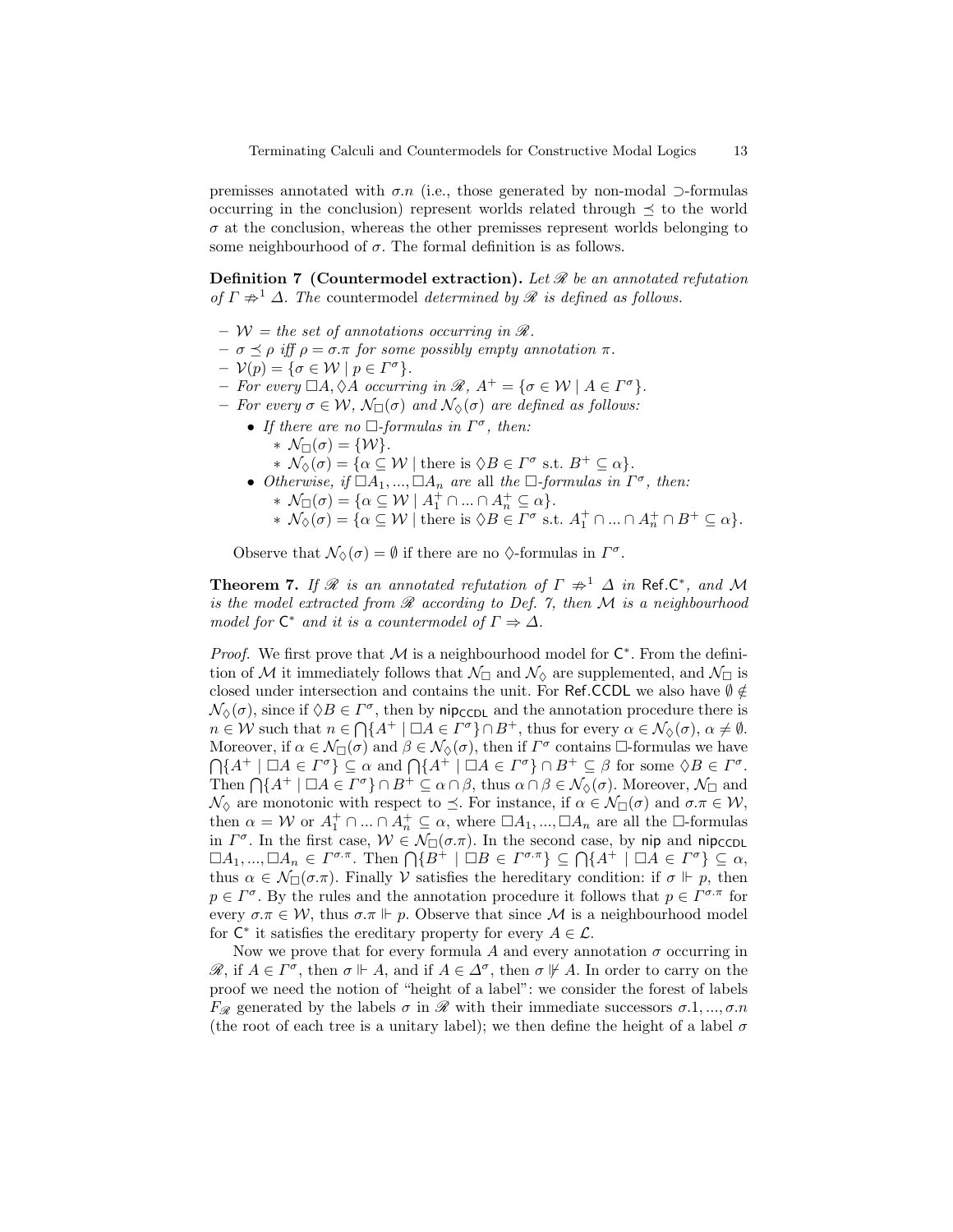as its height in  $F_{\mathscr{R}}$ . The two claims are proven simultaneously by induction on the pairs  $(c, h)$ , where c is the weight of A (Def. 3), and h is the height of  $\sigma$ .

The basic case  $(A \equiv p, \perp)$  is trivial. If  $\Gamma$  or  $\Delta$  contains a conjuction or a disjunction, or  $\Gamma$  contains an implication of the form  $(C \wedge D) \supset B$  or  $(C \vee D) \supset$ B, then the claim easily follows from the i.h. and the structure of refutations. For instance, if  $(C \wedge D) \supset B \in \Gamma^{\sigma}$ , then  $C \supset (D \supset B) \in \Gamma^{\sigma}$ , and by i.h.,  $\sigma \Vdash C \supset (D \supset B)$ , thus  $\sigma \Vdash (C \wedge D) \supset B$ .

If  $B \supset C \in \Delta^{\sigma}$ , then by the rule nip or nip<sub>CCDL</sub> and the annotation procedure there is  $\sigma.n \in \mathcal{W}$  such that  $B \in \Gamma^{\sigma.n}$  and  $C \in \Delta^{\sigma.n}$ , thus by i.h.  $\sigma.n \Vdash B$  and  $\sigma.n \not\vdash C$ , then since  $\sigma \preceq \sigma.n$  it follows that  $\sigma \not\vdash B \supset C$ .

If  $p \supset B \in \Gamma^{\sigma}$ , then for every chain of worlds starting from  $\sigma$  either there is no world  $\tau$  in the chain such that  $p \in \Gamma^{\tau}$ , or there is a  $\preceq$ -minimal world  $\pi$  with  $\sigma \preceq \pi$  such that  $p \in \Gamma^{\pi}$ . In the first case, by definition p is false in every world of the chain. In the second case,  $\rho \not\vdash p$  for every  $\rho \neq \pi$  such that  $\sigma \preceq \rho \preceq \pi$ , moreover there is  $\Gamma \nRightarrow^{\pi} \Delta$  in  $\mathscr R$  such that  $p \in \Gamma$ . Furthermore, by nip or nip<sub>CCDL</sub>  $p \supset B \in \Gamma$ , then by LO and the application conditions there is  $\Gamma' \not\Rightarrow^{\pi} \Delta'$ such that  $B \in \Gamma'$ , thus  $B \in \Gamma^{\pi}$ . By i.h. it follows  $\pi \Vdash B$ , and by the ereditary property we have  $\omega \Vdash B$  for every  $\omega$  such that  $\pi \preceq \omega$ . Therefore for every  $\tau$  such that  $\sigma \preceq \tau$ ,  $\tau \not\Vdash p$  or  $\tau \Vdash B$ , thus  $\sigma \Vdash p \supset B$ .

If  $(C \supset D) \supset B \in \Gamma^{\sigma}$ , then if  $B \in \Gamma^{\sigma}$ , then by i.h.  $\sigma \Vdash B$ , and by the hereditary property  $\rho \Vdash B$  for every  $\rho$  such that  $\rho \preceq \sigma$ . If instead  $B \notin \Gamma^{\sigma}$ , then by nip or nip<sub>CCDL</sub> there is  $\sigma.k \in \mathcal{W}$  such that  $D \supset B, C \in \Gamma^{\sigma.k}$  and  $D \in \Gamma^{\sigma.k}$ , moreover for every other immediate successor  $\sigma$  m of  $\sigma$ ,  $(C \supset D) \supset B \in \Gamma^{\sigma,m}$ . By i.h.  $\sigma.m \Vdash (C \supset D) \supset B$ , that is, for every  $\pi$  such that  $\sigma.m \preceq \pi$ ,  $\pi \Vdash C \supset D$ implies  $\pi \Vdash B$ . Moreover, by i.h.  $\sigma.n \Vdash D \supset B$ ,  $\sigma.n \Vdash C$ , and  $\sigma.n \Vdash D$ . Thus  $\sigma \not\vdash C \supset B$ , and by the hereditary property, for every successor  $\tau$  of  $\sigma.n$ ,  $\tau \Vdash C \wedge (D \supset B)$ . Then if  $\tau \Vdash C \supset D$  we have  $\tau \Vdash D$ , thus  $\tau \Vdash B$ . Therefore for every  $\rho$  such that  $\sigma \preceq \rho$ ,  $\rho \Vdash C \supset D$  implies  $\rho \Vdash B$ . Then  $\sigma \Vdash (C \supset D) \supset B$ .

If  $\Box C \supset B \in \Gamma^{\sigma}$ , then if  $B \in \Gamma^{\sigma}$ , then by i.h.  $\sigma \Vdash B$ , and by the hereditary property  $\rho \Vdash B$  for every  $\rho$  such that  $\rho \preceq \sigma$ . If instead  $B \notin \Gamma^{\sigma}$ , then by nip or nip<sub>CCDL</sub> for every immediate successor  $\sigma.k$  of  $\sigma$ ,  $\Box C \supset B \in \Gamma^{\sigma.k}$ , then by i.h.  $\sigma.k \Vdash \Box C \supset B$ , moreover there is  $n \in \mathcal{W}$  such that  $C \in \Delta^n$  and for every  $\Box D \in \Gamma^{\sigma}, D \in \Gamma^{n}$ . Then by i.h.  $\bigcap \{D^{+} \mid \Box D \in \Gamma^{\sigma}\} \nsubseteq \llbracket C \rrbracket$ , thus  $\llbracket C \rrbracket \notin \mathcal{N}_{\Box}(\sigma)$ ,<br>therefore  $\pi \nvDash \Box C$ . Then for every equal that  $\pi \prec_{\Box} \circ \mathbb{E} \mathbb{E}$ . The therefore therefore  $\sigma \not\Vdash \Box C$ . Then for every  $\rho$  such that  $\sigma \preceq \rho$ ,  $\rho \not\Vdash \Box C$  or  $\rho \Vdash B$ , therefore  $\sigma \Vdash \Box C \supset B$ .

If  $\Diamond C \supset B \in \Gamma^{\sigma}$ , then if  $B \in \Gamma^{\sigma}$ , then by i.h.  $\sigma \Vdash B$ , and by the hereditary property  $\rho \Vdash B$  for every  $\rho$  such that  $\rho \preceq \sigma$ . If instead  $B \notin \Gamma^{\sigma}$ , then by nip or nip<sub>CCDL</sub> for every immediate successor  $\sigma.k$  of  $\sigma$ ,  $\Box D \supset B \in \Gamma^{\sigma.k}$ , then by i.h.  $\sigma.k \Vdash \Box D \supset B$ . Moreover, if there is no  $\Diamond$ -formula in  $\Gamma^{\sigma}$ , then  $\mathcal{N}_{\Diamond}(\sigma) = \emptyset$ , whence  $\sigma \not\Vdash \Diamond C$ . Otherwise for every  $\Diamond D \in \Gamma^{\sigma}$ , by nip or nip<sub>CCDL</sub> there is  $n \in \mathcal{W}$  such that  $D \in \Gamma^n$ ,  $C \in \Delta^n$ , and  $E \in \Gamma^n$  for every  $\Box E \in \Gamma^{\sigma}$ . Then by i.h.  $\bigcap \{E^+ \mid \Box E \in \Gamma^{\sigma}\} \cap D^+ \nsubseteq \llbracket C \rrbracket$ , thus  $\llbracket C \rrbracket \notin \mathcal{N}_{\Diamond}(\sigma)$ , therefore  $\sigma \not\Vdash \Diamond C$ . Then<br>for every equal that  $\sigma \preceq c$ ,  $c \not\Vdash \Diamond C$  or  $c \not\Vdash R$ , therefore  $\sigma \not\Vdash \Diamond C \supseteq R$ for every  $\rho$  such that  $\sigma \preceq \rho$ ,  $\rho \not\vdash \Diamond C$  or  $\rho \Vdash B$ , therefore  $\sigma \Vdash \Diamond C \supset B$ .

If  $\Box B \in \Gamma^{\sigma}$  (resp.  $\Diamond B \in \Gamma^{\sigma}$ ), then by i.h.  $B^+ \subseteq [B]$ , and by definition  $\Box B \subseteq \Lambda_{\Box}(\sigma)$  (resp.  $\Lambda_{\Box}(\sigma)$ ) so  $\sigma \Vdash \Box B$  (resp.  $\sigma \Vdash \Diamond B$ )  $\llbracket B \rrbracket \in \mathcal{N}_{\Box}(\sigma)$  (resp.  $\mathcal{N}_{\Diamond}(\sigma)$ ), so  $\sigma \Vdash \Box B$  (resp.  $\sigma \Vdash \Diamond B$ ).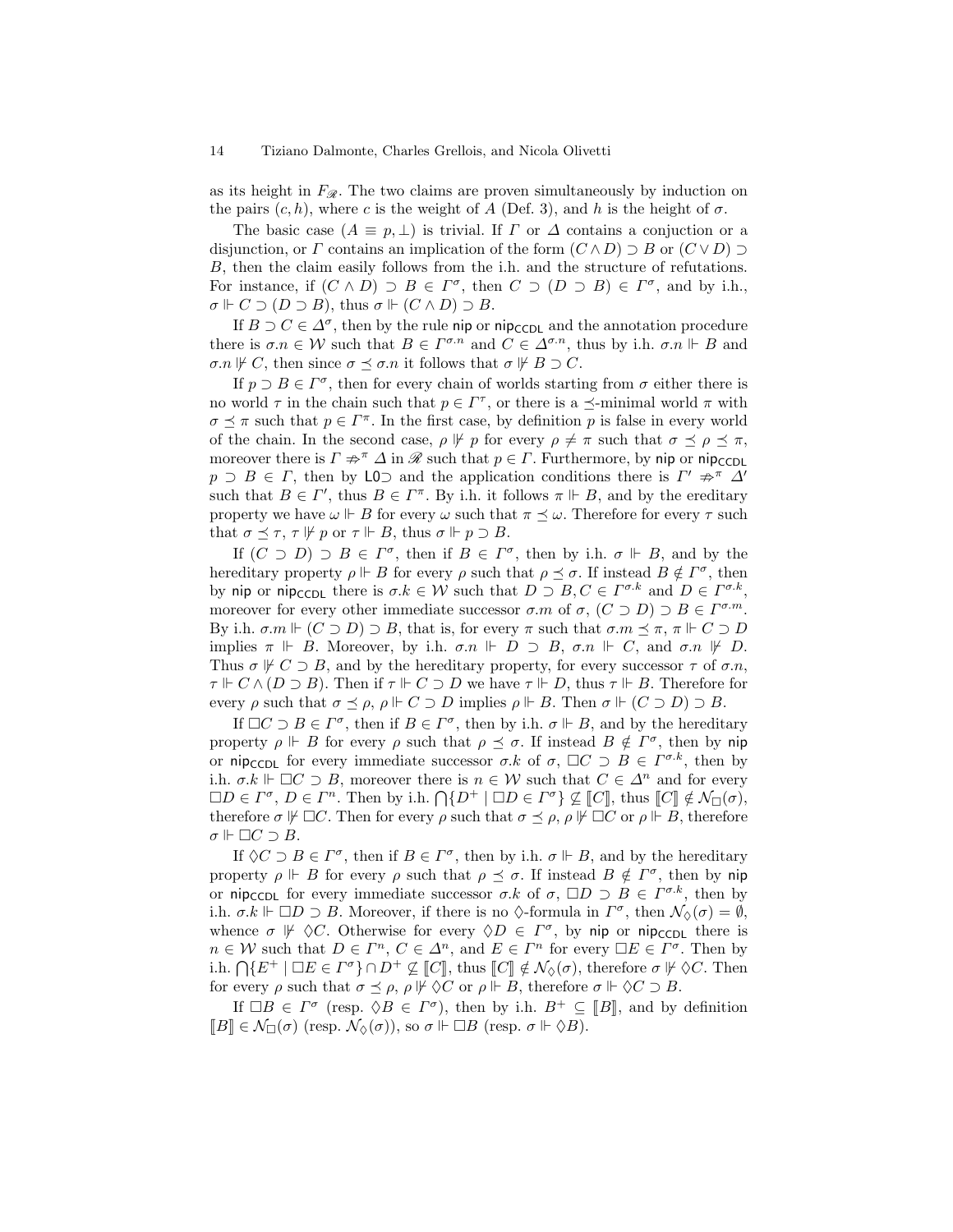| 1. Annotated refutation and countermodel for $(\Diamond p \supset \Box q) \supset \Box (p \supset q)$ :                                                                                                                                                                                                                                                                                                                                                                                                                                               |                                                                                                                                                                                                                                             |  |
|-------------------------------------------------------------------------------------------------------------------------------------------------------------------------------------------------------------------------------------------------------------------------------------------------------------------------------------------------------------------------------------------------------------------------------------------------------------------------------------------------------------------------------------------------------|---------------------------------------------------------------------------------------------------------------------------------------------------------------------------------------------------------------------------------------------|--|
| $\begin{array}{c c} \hline p \not\Rightarrow^{2.1} q \quad \text{init} \\ \hline \hline \not\Rightarrow^2 p \supset q \quad \text{nip} \\ \hline \hline \hline \varphi^2 p \supset q \quad \text{nip} \\ \hline \hline \langle \mathcal{N} p \supset \Box q \not\Rightarrow^{1.1} \Box (p \supset q) \quad \text{nip} \\ \hline \hline \hline \langle \mathcal{N} p \supset \Box q \rangle \Box (p \supset q) \quad \text{nip} \\ \hline \hline \hline \langle \mathcal{N} p \supset \Box q \rangle \supset \Box (p \supset q) \quad \text{nip} \\ \$ | $W = \{1, 1.1, 2, 2.1\}.$ $1 \leq 1.1.2 \leq 2.1.$<br>$\mathcal{V}(p) = \{2.1\}.$ $\mathcal{V}(q) = \emptyset.$<br>$\mathcal{N}_{\square}(w) = \{ \mathcal{W} \}$ for every $w \in \mathcal{W}$ .                                           |  |
| <b>2.</b> Annotated refutation and countermodel for $\Diamond(p \lor q) \supset \Diamond p \lor \Diamond q$ :                                                                                                                                                                                                                                                                                                                                                                                                                                         |                                                                                                                                                                                                                                             |  |
| $\begin{array}{llll} \text{init} & \overline{q \not\Rightarrow^2 p} & \overline{p \not\Rightarrow^3 q} & \text{init} & \mathcal{W} = \{1,1.1,2,3\}. & 1 \preceq 1.1. \\ \text{L} \vee & \overline{p \vee q \not\Rightarrow^2 p} & \overline{p \vee q \not\Rightarrow^3 q} & \text{L} \vee & \mathcal{V}(p) = \{3\}. & \mathcal{V}(q) = \{2\}. \\ \hline & \phi(p \vee q) \not\Rightarrow^{1.1} \Diamond p, \Diamond q & \text{min} & \mathcal{N}_{\square}(w) = \{\mathcal{W}\}$                                                                      | $\mathcal{N}_{\Diamond}(w) = \emptyset$ for every $w \in \mathcal{W}, w \neq 1.1$ .<br>$\{\{2,3\},\{2,3,1\},\{2,3,1.1\},\{2,3,1,1.1\}\}.$                                                                                                   |  |
| <b>3.</b> Annotated refutation and countermodel for $\Diamond \bot \supset \bot$ in Ref.CK:                                                                                                                                                                                                                                                                                                                                                                                                                                                           |                                                                                                                                                                                                                                             |  |
| $\frac{\sqrt{1 \cdot \pi^{1.1} \perp}}{\pi^1 \sqrt{1 \cdot \pi}} \frac{\text{init}_{CK}}{\text{nip}}$                                                                                                                                                                                                                                                                                                                                                                                                                                                 | $W = \{1, 1.1\}$ . $1 \le 1.1$ .<br>$\mathcal{N}_{\Box}(1) = \{ \mathcal{W} \}. \quad \mathcal{N}_{\Box}(1.1) = \{ \mathcal{W} \}.$<br>$\mathcal{N}_{\Diamond}(1) = \emptyset$ . $\mathcal{N}_{\Diamond}(1.1) = \mathcal{P}(\mathcal{W})$ . |  |

Fig. 6. Annotated refutations and countermodels.

If  $\Box B \in \Delta^{\sigma}$ , then by the rule nip or nip<sub>CCDL</sub> there is  $n \in \mathcal{W}$  such that  $B \in \Delta^{n}$ and for every  $\Box C \in \Gamma^{\sigma}$ ,  $C \in \Gamma^n$ . Then by i.h.  $\bigcap \{C^+ \mid \Box C \in \Gamma^{\sigma}\} \nsubseteq [B]$ , thus  $\Box R \not\vdash d \land \bigcap (\sigma)$ , therefore  $\sigma \not\vdash \Box R$  $\llbracket B \rrbracket \notin \mathcal{N}_{\Box}(\sigma)$ , therefore  $\sigma \not\Vdash \Box B$ .

If  $\Diamond B \in \Delta^{\sigma}$ , then if there is no  $\Diamond C \in \Gamma^{\sigma}$ , then  $\mathcal{N}_{\Diamond}(\sigma) = \emptyset$ , thus  $\sigma \not\vdash \Diamond B$ . If instead there is  $\Diamond C \in \Gamma^{\sigma}$ , then by the rule nip, for every  $\Diamond C \in \Gamma^{\sigma}$  there is  $n \in \mathcal{W}$  such that  $B \in \Delta^n$ ,  $C \in \Gamma^n$ , and  $D \in \Gamma^n$  for every  $\Box D \in \Gamma^{\sigma}$ . Then by i.h.  $\bigcap \{D^+ \mid \Box C \in \Gamma^{\sigma}\} \cap C^+ \not\subseteq [B]$ , thus  $[ B ] \notin \mathcal{N}_{\Diamond}(\sigma)$ , therefore  $\sigma \not\vdash \Diamond B$ .  $\Box$ 

Some relevant examples of refutations of non-valid formulas and corresponding countermodels are displayed in Fig. 6.

As shown in [3], every neighbourhood model for CK or CCDL can be transformed into an equivalent relational model.<sup>5</sup> For instance, by applying the transformation to the last model in Fig. 6 we obtain a relational model  $\langle W', \preceq', \mathcal{R}, \mathcal{V}' \rangle$ for CK, where  $W' = \{(1, \{1, 1.1\}), (1.1, \{1, 1.1, f\}), (f, \{f\})\}; (1, \{1, 1.1\}) \preceq'$  $(1.1, \{1, 1.1, f\})$ ;  $(1.1, \{1, 1.1, f\})\mathcal{R}(f, \{f\})$ ; and  $(f, \{f\}) \Vdash \bot$ . Moreover, a simplified transformation is possible for the models where  $\mathcal{N}_{\Diamond}$  is empty, whence in particular for neighbourhood models for the  $\Box$ -fragment of the logics. The simplified transformation generates relational models of the same size as the original neighbourhood ones. By contrast, the general transformation can produce relational models that are exponentially larger than the original neighbourhood ones. It follows that the 1-1 correspondence between the premisses of the non-

 $5$  The transformation in [3] must be slightly modified given the alternative formulation of the neighbourhood semantics.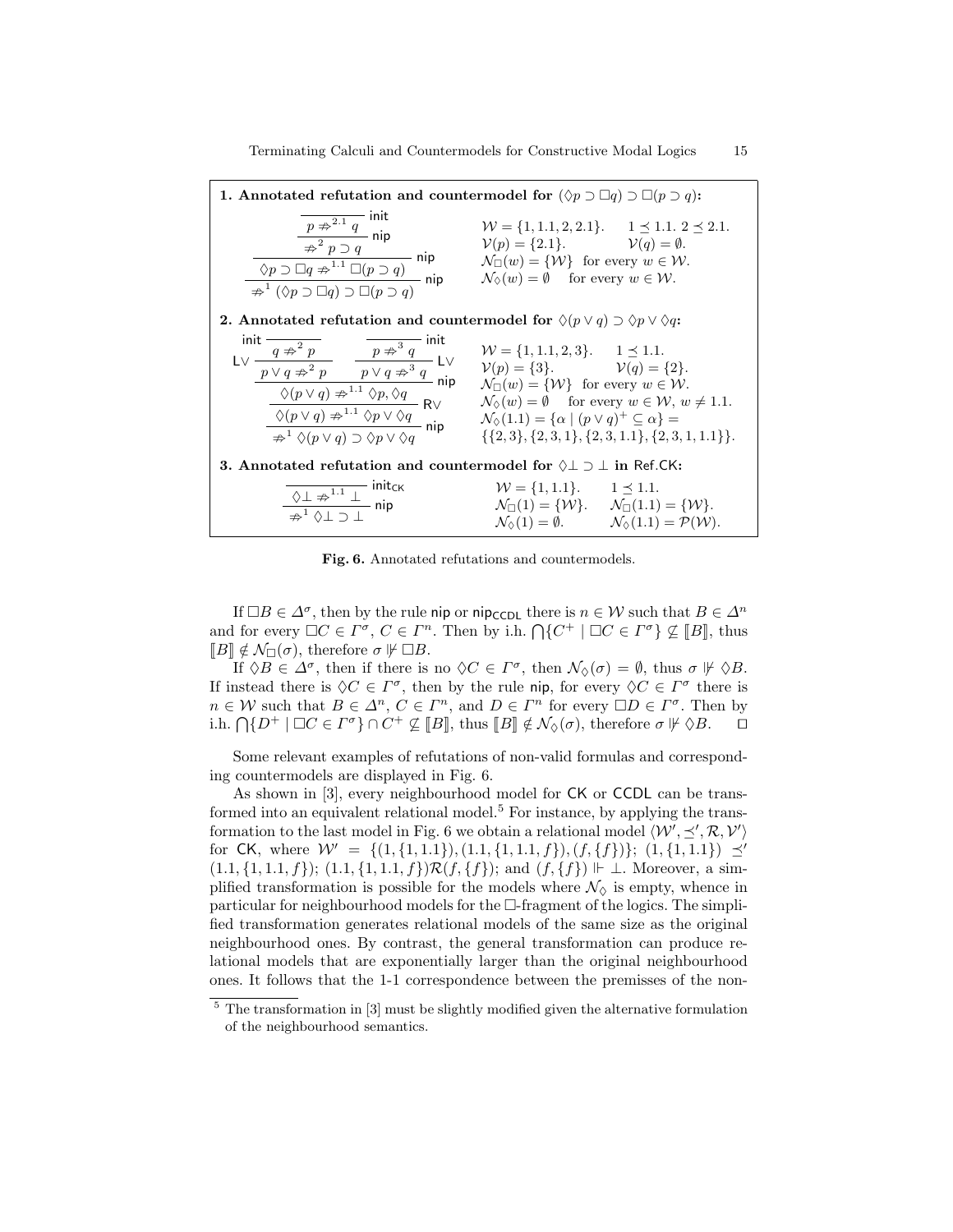invertible rules in a refutation and the worlds of the extracted countermodel is not preserved in the relational semantics. For this reason, while it is possible to directly extract relational models from refutations for the  $\Box$ -fragment of the two logics,  $\overset{6}{\circ}$  the same does not seem possible for CK and CCDL with both  $\Box$  and  $\diamond$ . In this sense neighbourhood models are the natural semantics of our refutation calculi.

# 5 Conclusion and future work

In this paper we have proposed terminating sequent calculi for constructive modal logics CK and CCDL. First we have presented the calculi G4.CK and G4.CCDL which extend both Dyckhoff's calculus for intuitionistic logic and Iemhoff's one for the  $\Box$ -fragment of IK. Our calculi provide a decision procedure for the respective logics. They have also good proof-theoretical properties, as they allow for a syntactic proof of cut admissibility. Then we have proposed dual refutation calculi for non-provability. The dual calculi are likewise terminating. Their main interest is that they support direct countermodel extraction: each refutation uniquely determines a finite neighbourhood countermodel of the refuted formula in the semantics defined in [3].

There are a number of issues that we intend to explore in future work. We have already mentioned the issue of transforming a neighbourhood countermodel into a "small" relational countermodel. There are also some computational issues: although the exact complexity of CK and CCDL has not been explicitly stated, we strongly conjecture that both are in PSPACE, in this hypothesis, the calculi G4.CK and G4.CCDL would not be optimal, since a derivation may have an exponential size, the same happens within Dyckhoff's G4ip'; this naturally leads to the issue of studying refinements of our calculi, following the line of [6] which would match (and establish) the PSPACE upper bound. Moreover, we believe that our terminating calculi are very suitable for implementation: a theorem prover based on them would expand the realm of intuitionistic modal theorem proving, in addition to the recent prover presented in [10]. Following Iemhoff [14] we also intend to use our terminating calculi to prove constructively the uniform interpolation property for both CK and CCDL.

Finally, we plan to extend our calculi to other (non-normal) intuitionistic modal logics in two directions: on the one hand to subsystems of CK and CCDL defined in [3], and on the other hand their extensions with axioms of the standard modal cube. To this regard, nested sequents for the standard cube extensions of CK have been proposed in [1], but terminating calculi of the kind considered here have not been investigated yet for them. A further direction could be to study a constructive version of Bi-Intuitionistic Logic with tense modalities [12]. The investigation of refutation calculi for these logics, along the lines of this work, would of course presuppose the extension of the neighbourhood semantics itself to these logics, a non-trivial task which may have an independent interest.

<sup>6</sup> As an example, an extraction of relational countermodels from failed proofs in a G4-calculus for Intuitionistic Strong Löb Logic with only  $\Box$  is presented in [9].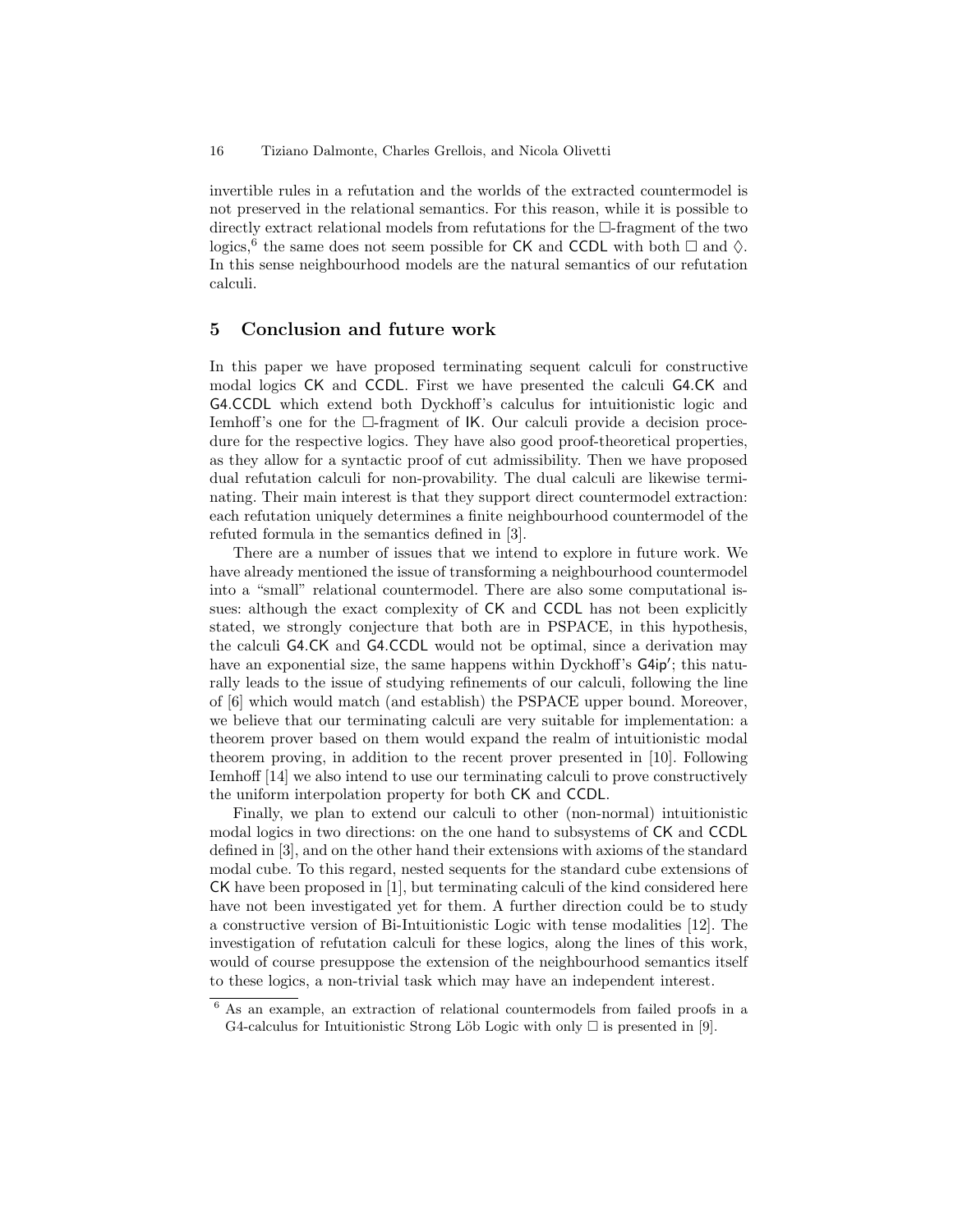## References

- 1. Arisaka, R., Das, A., Straßburger, L.: On nested sequents for constructive modal logics. Logical Methods in Computer Science 11(3), 1–33 (2015)
- 2. Bellin, G., De Paiva, V., Ritter, E.: Extended curry-howard correspondence for a basic constructive modal logic. In: Proceedings of methods for modalities. vol. 2 (2001)
- 3. Dalmonte, T., Grellois, C., Olivetti, N.: Intuitionistic non-normal modal logics: A general framework. Journal of Philosophical Logic 49(5), 833–882 (2020)
- 4. Dyckhoff, R.: Contraction-free sequent calculi for intuitionistic logic. The Journal of Symbolic Logic 57(3), 795–807 (1992)
- 5. Dyckhoff, R., Negri, S.: Admissibility of structural rules for contraction-free systems of intuitionistic logic. The Journal of Symbolic Logic 65(4), 1499–1518 (2000)
- 6. Ferrari, M., Fiorentini, C., Fiorino, G.: Contraction-free linear depth sequent calculi for intuitionistic propositional logic with the subformula property and minimal depth counter-models. Journal of automated reasoning 51(2), 129–149 (2013)
- 7. Fischer Servi, G.: Semantics for a class of intuitionistic modal calculi. In: Italian studies in the philosophy of science, pp. 59–72. Springer (1980)
- 8. Fitch, F.B.: Intuitionistic modal logic with quantifiers. Journal of Symbolic Logic 14(4), 113–118 (1950)
- 9. van der Giessen, I., Iemhoff, R.: Proof theory for intuitionistic strong Löb logic. arXiv preprint arXiv:2011.10383 (2020)
- 10. Girlando, M., Straßburger, L.: Moin: A nested sequent theorem prover for intuitionistic modal logics (system description). In: International Joint Conference on Automated Reasoning. pp. 398–407. Springer (2020)
- 11. Goldblatt, R.I.: Grothendieck topology as geometric modality. Mathematical Logic Quarterly 27(31-35), 495–529 (1981)
- 12. Goré, R., Postniece, L., Tiu, A.: Cut-elimination and proof search for biintuitionistic tense logic. Advances in Modal Logic 8, 156–177 (2010)
- 13. Iemhoff, R.: Terminating sequent calculi for two intuitionistic modal logics. Journal of Logic and Computation 28(7), 1701–1712 (2018)
- 14. Iemhoff, R.: Uniform interpolation and the existence of sequent calculi. Annals of Pure and Applied Logic 170(11), 102711 (2019)
- 15. Kojima, K.: Relational and neighborhood semantics for intuitionistic modal logic. Reports on Mathematical Logic 47, 87–113 (2012)
- 16. Mendler, M., De Paiva, V.: Constructive CK for contexts. Context Representation and Reasoning (CRR-2005) 13 (2005)
- 17. Mendler, M., Scheele, S.: Cut-free Gentzen calculus for multimodal CK. Information and Computation 209(12), 1465–1490 (2011)
- 18. Pinto, L., Dyckhoff, R.: Loop-free construction of counter-models for intuitionistic propositional logic. In: Symposia Gaussiana, Conference A. pp. 225–232 (1995)
- 19. Plotkin, G., Stirling, C.: A framework for intuitionistic modal logics. In: Proceedings of the 1st Conference on Theoretical Aspects of Reasoning about Knowledge (TARK). pp. 399–406 (1986)
- 20. Prawitz, D.: Natural deduction: A proof-theoretical study. Almqvist & Wiksell (1965)
- 21. Simpson, A.K.: The proof theory and semantics of intuitionistic modal logic (1994)
- 22. Stewart, C., de Paiva, V., Alechina, N.: Intuitionistic modal logic: A 15-year retrospective. Journal of Logic and Computation 28(5), 873–882 (2018)